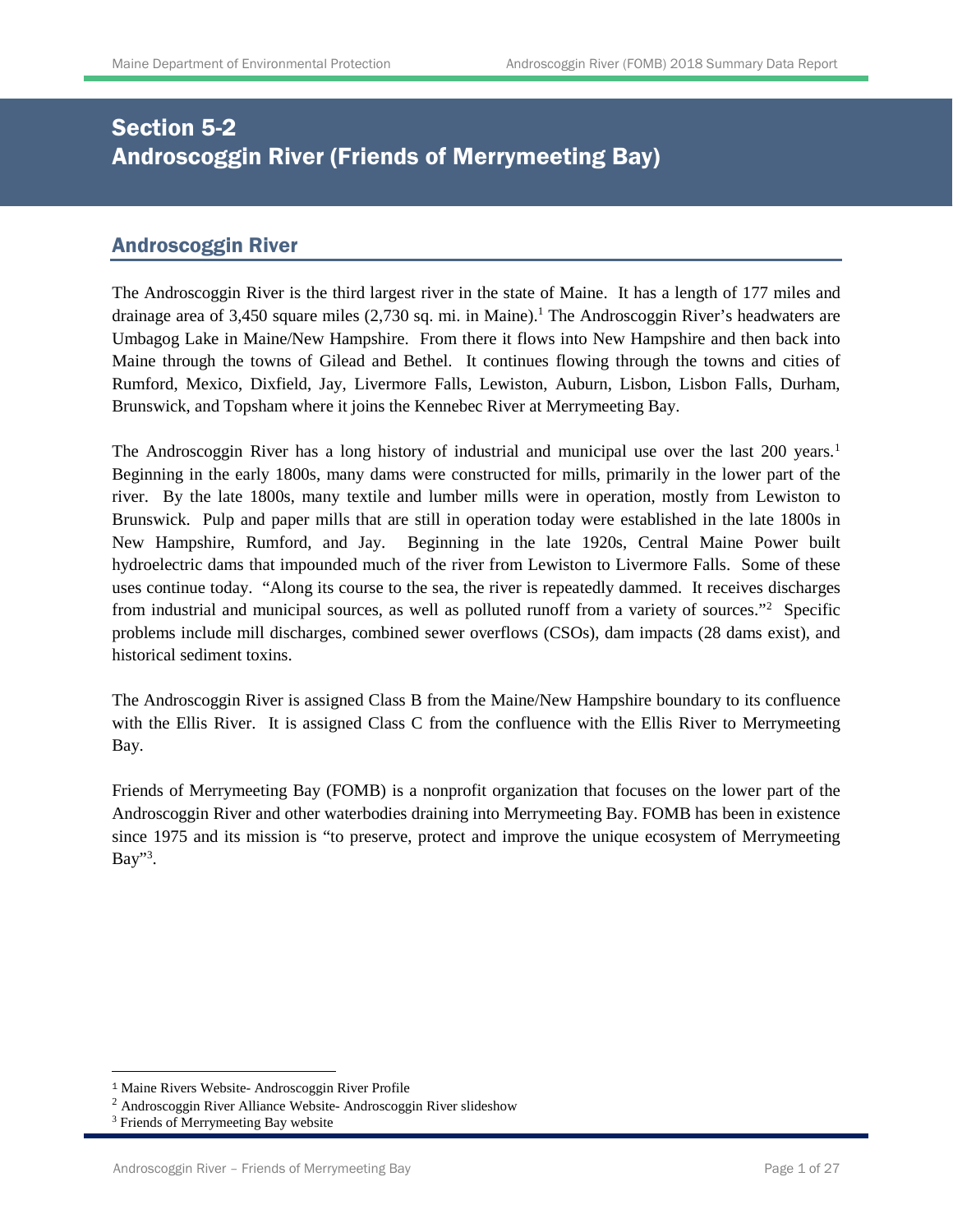## Monitoring History

• The Maine Department of Environmental Protection's (DEP) Biological Monitoring Program has been monitoring the lower Androscoggin River since 1984. This data is available on DEP's website.

• The lower Androscoggin River is monitored by Friends of Merrymeeting Bay (FOMB). They have been monitoring the lower part of the Androscoggin River, tributaries to Merrymeeting Bay, and the Bay since 1999. Their monitoring has extended up the Androscoggin at times (depending on volunteers) to Livermore Falls. FOMB joined the VRMP in 2009 with an interest in bringing about water classification upgrades where possible.

• In 2011, FOMB requested that two of the three approved sites (Water Street Mooring, WSM and Brunswick Canoe Mooring, BCM) be moved from mid-channel to shore. They submitted monitoring data from mid-channel and shore to demonstrate similarity. The Department approved relocation of these approved sites. FOMB renamed these sites Brunswick Water Street (BWS) and Brunswick Canoe Portage (BCP), respectively.

• In 2010, a water quality model to predict the effect of discharges and river flows on attainment of Maine's Water Quality Standards was developed for the lower Androscoggin River by the Maine DEP. The model report and data are available on DEP's website.

• In 2018, FOMB added three sites on the Kennebec River (Hallowell Boat Launch (HLK), Gardiner Waterfront Park (GRK) and Abbagadassett Point (ABK).

## Methods and Sampling Sites

Volunteers monitor at ten sites on the main stem of the Androscoggin River and at three sites of the mainstem of the Kennebec River. All of the sites are now VRMP approved sites. In 2015, FOMB added site Durham Boat New (DBN) to replace Durham Boat Launch (DBL) and in 2016 added site Island View Lane (IVL) to replace site Bay Bridge Jetty (BBB) due to access issues. Site DBN is downstream of DBL and access is from the riverbank and site IVL is slightly upstream from BBB and access is from the float/ramp.

Monitoring is conducted once a month from May through October. Winkler titration was used for dissolved oxygen measurements at most sites until the end of 2017. Since 2018, monitors take measurements of water temperature and dissolved oxygen using a YSI meter. Specific conductance is measured using either a YSI meter or an Oakton EC 11+/11 Testr pen. Samples are collected for *E. coli* bacteria and transported to Bowdoin College for analysis by FOMB volunteers using the IDEXX Colilert system.

Table 5-2-1: Friends of Merrymeeting Bay sampling sites on the Androscoggin River and Kennebec River-listed from upstream to downstream. Sites monitored in 2018 are in bold.

| <b>VRMP Site ID</b>          | <b>Organization Site Code</b> | <b>Sample Location</b> | <b>Class</b> |
|------------------------------|-------------------------------|------------------------|--------------|
| Androscoggin River-A158-VRMP | DBL                           | Durham Boat Launch     | C            |
| Androscoggin River-A149-VRMP | <b>DBN</b>                    | Durham Boat New        |              |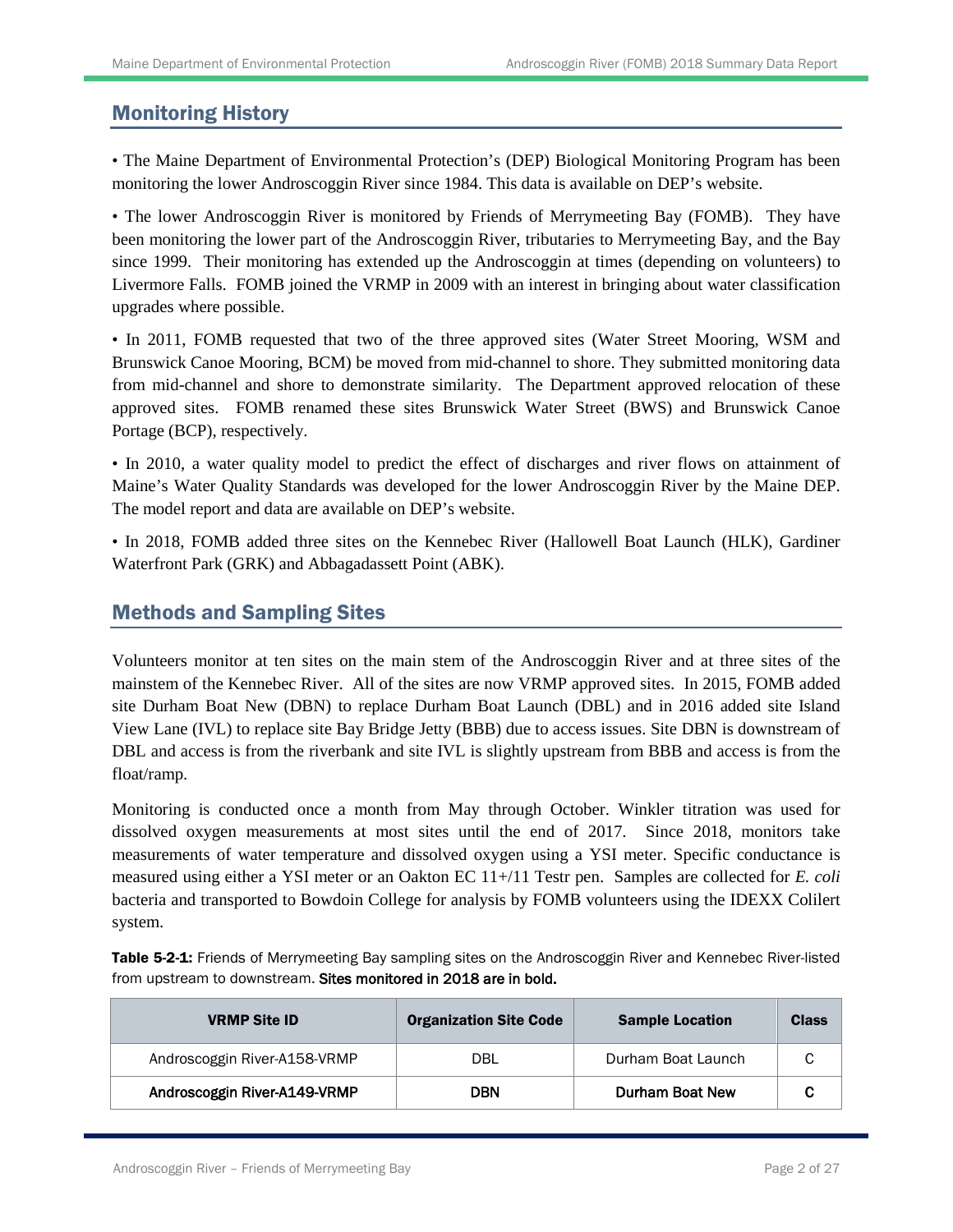| Androscoggin River-A71-VRMP  | <b>PBL</b> | Pejepscot Boat Launch              | C |
|------------------------------|------------|------------------------------------|---|
| Androscoggin River-A47-VRMP  | <b>FPU</b> | <b>Fish Park Upstream</b>          | C |
| Androscoggin River-A45-VRMP  | <b>FPD</b> | <b>Fish Park Downstream</b>        | C |
| Androscoggin River-A24-VRMP  | <b>BIL</b> | <b>Brunswick Interstate Ledges</b> | C |
| Androscoggin River-A06-VRMP  | <b>BCP</b> | <b>Brunswick Canoe Portage</b>     | C |
| Androscoggin River-A-09-VRMP | WSM/BWS    | <b>Brunswick Water Street</b>      | C |
| Androscoggin River-A-45-VRMP | <b>IVL</b> | <b>Island View Lane</b>            | C |
| Androscoggin River-A-50-VRMP | <b>BBB</b> | Bay Bridge Jetty                   | C |
| Kennebec River-K-58-VRMP     | <b>HLK</b> | <b>Hallowell Boat Launch</b>       | B |
| Kennebec River-K-100-VRMP    | <b>GRK</b> | <b>Gardiner Waterfront Park</b>    | в |
| Kennebec River-K-269-VRMP    | <b>ABK</b> | Abbagadassett Point                | в |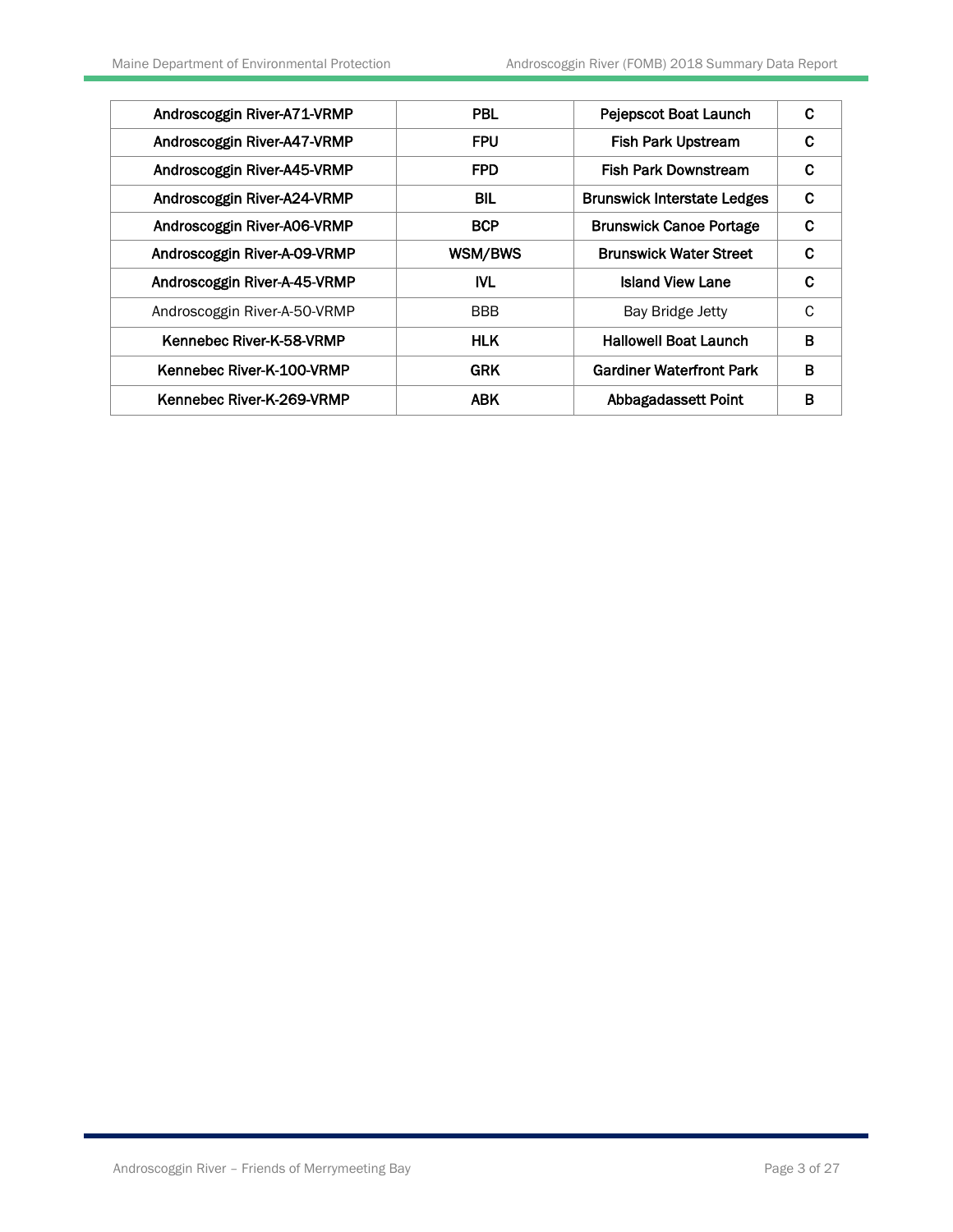# Androscoggin and Kennebec River Sampling Sites Friends of Merrymeeting Bay



Figure 5-2-1: Map of all Friends of Merrymeeting Bay sampling sites on the Androscoggin River.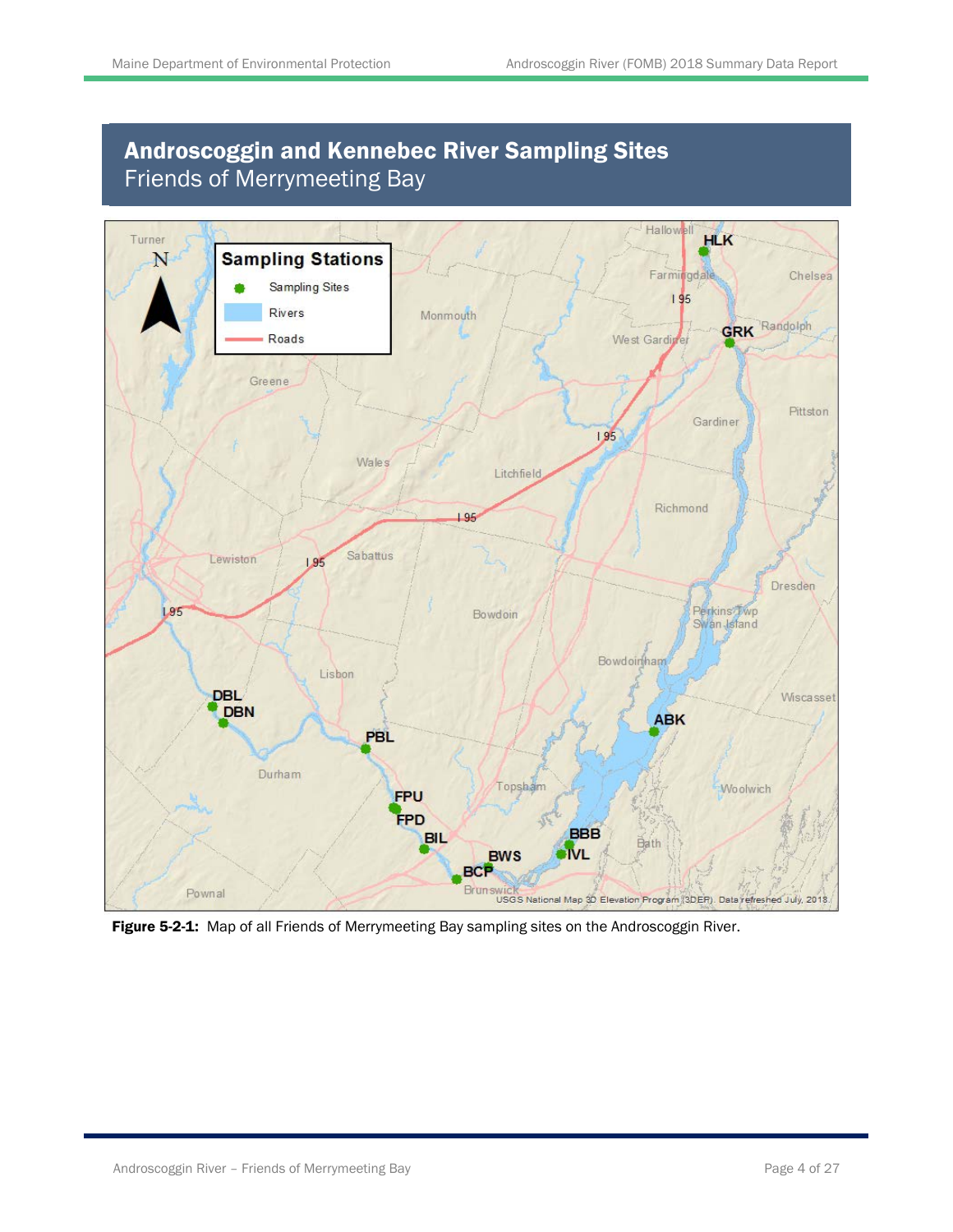## **Parameters**

### *Dissolved Oxygen*

Dissolved oxygen levels are generally lowest early in the morning and then increase during the day, peaking mid to late afternoon. Monitors should try to collect some samples early in the morning. Dissolved oxygen is also affected by flow conditions and temperature. During high flow conditions, more oxygen is added to the river from the atmosphere as the water is more turbulent and there is more opportunity for mixing. If flow during the summer months is higher or lower than normal, this will affect the dissolved oxygen.

Class C criteria for dissolved oxygen are a minimum of 5 mg/l or 60% saturation. Class B criteria for dissolved oxygen are a minimum of 7 mg/l (milligrams/liter) or 75% saturation. To meet water quality criteria, both concentration and saturation standards must be met.

#### *Water Temperature*

Maine's Regulations Relating to Temperature (06-096 CMR Chapter 582) require that discharge of pollutants not raise the temperature of any river and stream above the EPA criteria for indigenous species (23 °C maximum and 19 °C weekly average) or 0.3 °C (0.5°F) above the temperature that would naturally occur outside a mixing zone established by the Board of Environmental Protection. Pollutant is defined in statute as many things including dirt and heat. For tidal waters, discharge of pollutants may not raise the temperature more than 4 °F (2.2 °C) or more than 1.5 °F (0.8 °C) from June 1 to September 1, and may not cause the temperature of any tidal waters to exceed 85  $\degree$ F (29  $\degree$ C) at any point outside a mixing zone established by the Board of Environmental Protection.

### *Specific Conductance*

Specific conductance is related to the amount of dissolved materials in the water. While there are no numerical standards, a relationship exists between conductivity and chloride which has numerical criteria. In general, streams located in urban areas tend to have high specific conductance due to polluted urban stormwater runoff. This may also in large part be due to salt buildup in surface and groundwater from road maintenance practices. Also, discharges from pulp and paper mills upstream measurably increase the conductivity of the river.

#### *Bacteria*

*Escherichia coli (E. coli)* bacteria are used as the indicator organism for freshwater. While these types of bacteria are not pathogens, their presence in the water may indicate the presence of other organisms, including bacteria and viruses, which can cause gastrointestinal illnesses.

Class C criteria for bacteria (effective August 1, 2018) are as follows: "Between April 15th and October 31st, the number of Escherichia coli bacteria in Class C waters may not exceed a geometric mean of 100 CFU per 100 milliliters over a 90-day interval or 236 CFU per 100 milliliters in more than 10% of the samples in any 90-day interval." Class B criteria (effective August 1, 2018) are as follows: "Between April 15th and October 31st, the number of Escherichia coli bacteria in these waters may not exceed a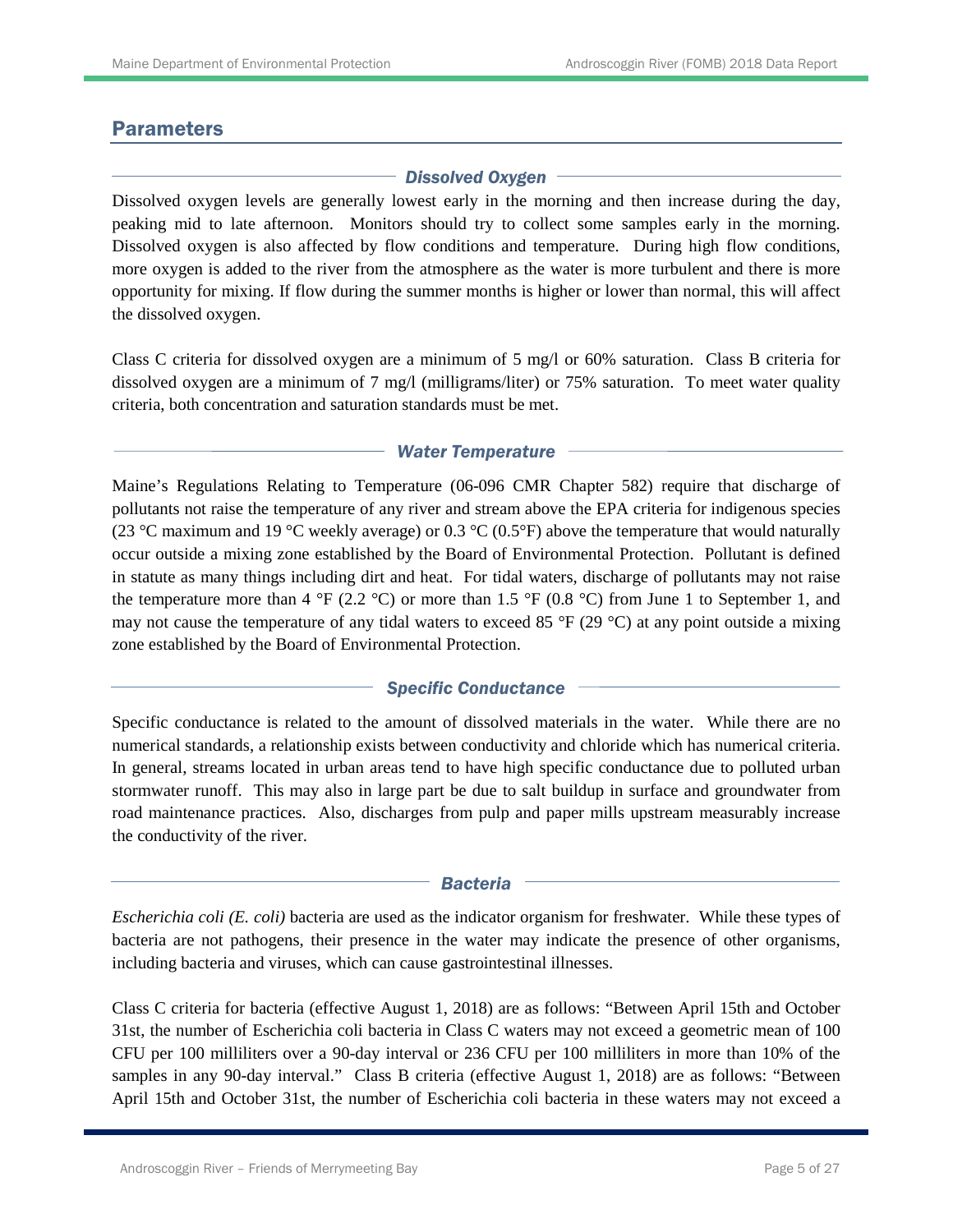geometric mean of 64 CFU per 100 milliliters over a 90-day interval or 236 CFU per 100 milliliters in more than 10% of the samples in any 90-day interval." Geometric means are calculated instead of averages because it is more appropriate to use geometric mean for something like bacteria where there may be one or more very high or low values that can skew the mean.

## Summary of Data by Site and Parameter (2010-2018)

A summary of mean, minimum and maximum dissolved oxygen concentration (mg/l) values at Friends of Merrymeeting Bay monitoring site: DBL

| Year | <b>Class</b> | # Sample<br><b>Points</b> | <b>Mean</b> | <b>Minimum</b> | <b>Maximum</b> | <b>Criterion</b> | # Not<br><b>Meeting</b><br><b>Criterion</b> |
|------|--------------|---------------------------|-------------|----------------|----------------|------------------|---------------------------------------------|
| 2010 |              |                           | 7.0         | 7.0            | 7.0            |                  | O                                           |
| 2011 |              |                           | 11.2        | 7.8            | 14.5           |                  | 0                                           |
| 2012 |              |                           | 14.5        | 14.5           | 14.5           |                  | 0                                           |
| 2013 |              |                           | 8.7         | 8.7            | 8.7            |                  |                                             |

| A summary of mean, minimum and maximum dissolved oxygen saturation (%) values at Friends of<br>Merrymeeting Bay monitoring site: DBL |  |  |       |       |                |                  |                                             |  |  |  |
|--------------------------------------------------------------------------------------------------------------------------------------|--|--|-------|-------|----------------|------------------|---------------------------------------------|--|--|--|
| # Sample<br>Year<br><b>Class</b><br><b>Minimum</b><br><b>Mean</b><br><b>Points</b>                                                   |  |  |       |       | <b>Maximum</b> | <b>Criterion</b> | # Not<br><b>Meeting</b><br><b>Criterion</b> |  |  |  |
| 2010                                                                                                                                 |  |  | 82    | 82    | 82             | 60               |                                             |  |  |  |
| 2011                                                                                                                                 |  |  | 98.4  | 84.0  | 112.8          | 60               |                                             |  |  |  |
| 2012                                                                                                                                 |  |  | 112.8 | 112.8 | 112.8          | 60               |                                             |  |  |  |
| 2013                                                                                                                                 |  |  | 86.0  | 86.0  | 86.0           | 60               |                                             |  |  |  |

A summary of mean, minimum and maximum water temperature (°C) values at Friends of Merrymeeting Bay monitoring site: DBL

| Year | <b>Class</b> | # Sample<br><b>Points</b> | <b>Mean</b> | <b>Minimum</b> | <b>Maximum</b> | <b>Criterion</b> | # Not<br><b>Meeting</b><br><b>Criterion</b> |
|------|--------------|---------------------------|-------------|----------------|----------------|------------------|---------------------------------------------|
| 2010 |              |                           | 22.6        | 22.6           | 22.6           | n/a              | n/a                                         |
| 2011 |              |                           | 11.9        | 4.8            | 18.9           | n/a              | n/a                                         |
| 2012 |              |                           | 4.8         | 4.8            | 4.8            | n/a              | n/a                                         |
| 2013 |              |                           | 14.9        | 14.9           | 14.9           | n/a              | n/a                                         |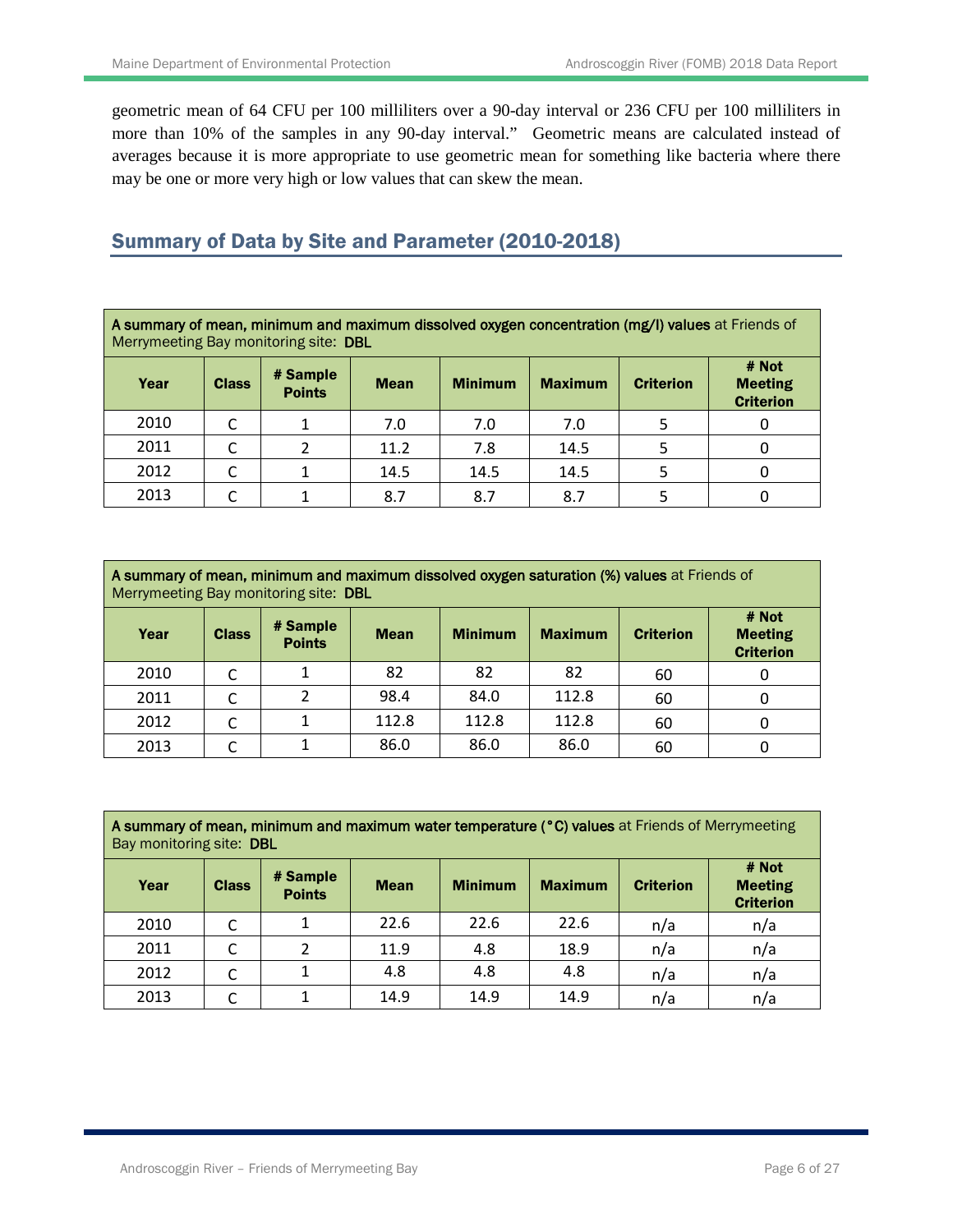|      | A summary of mean, minimum and maximum specific conductance (micro-ohms/cm, µS/cm) values at<br>Friends of Merrymeeting Bay monitoring site: DBL |                           |             |                |                |                  |                                             |  |  |  |  |
|------|--------------------------------------------------------------------------------------------------------------------------------------------------|---------------------------|-------------|----------------|----------------|------------------|---------------------------------------------|--|--|--|--|
| Year | <b>Class</b>                                                                                                                                     | # Sample<br><b>Points</b> | <b>Mean</b> | <b>Minimum</b> | <b>Maximum</b> | <b>Criterion</b> | # Not<br><b>Meeting</b><br><b>Criterion</b> |  |  |  |  |
| 2010 |                                                                                                                                                  |                           | 95          | 95             | 95             | n/a              | n/a                                         |  |  |  |  |
| 2011 |                                                                                                                                                  |                           | 52          | 35             | 69             | n/a              | n/a                                         |  |  |  |  |
| 2012 |                                                                                                                                                  |                           | 35          | 35             | 35             | n/a              | n/a                                         |  |  |  |  |
| 2013 |                                                                                                                                                  |                           | 58          | 58             | 58             | n/a              | n/a                                         |  |  |  |  |

A summary of geometric mean, minimum and maximum bacteria (MPN/100 ml) values at Friends of Merrymeeting Bay monitoring site: DBL

| Year | <b>Class</b> | <b>Bacteria</b><br><b>Type</b> | #<br><b>Sample</b><br><b>Points</b> | Geo-Mean | <b>Minimum</b> | <b>Maximum</b> | <b>Criterion</b><br>$(Insta/geo*)$<br>*revised August 1,<br>2018 | <b>Exceeding</b><br><b>Criterion</b> |
|------|--------------|--------------------------------|-------------------------------------|----------|----------------|----------------|------------------------------------------------------------------|--------------------------------------|
| 2010 | C            | E. Coli                        |                                     | 22       | 22             | 22             | 236/126                                                          |                                      |
| 2013 |              | E. Coli                        |                                     | 26       | 26             | 26             | 236/126                                                          |                                      |
| 2015 | C            | E. Coli                        | b                                   | 21       | 6              | 579            | 236/126                                                          |                                      |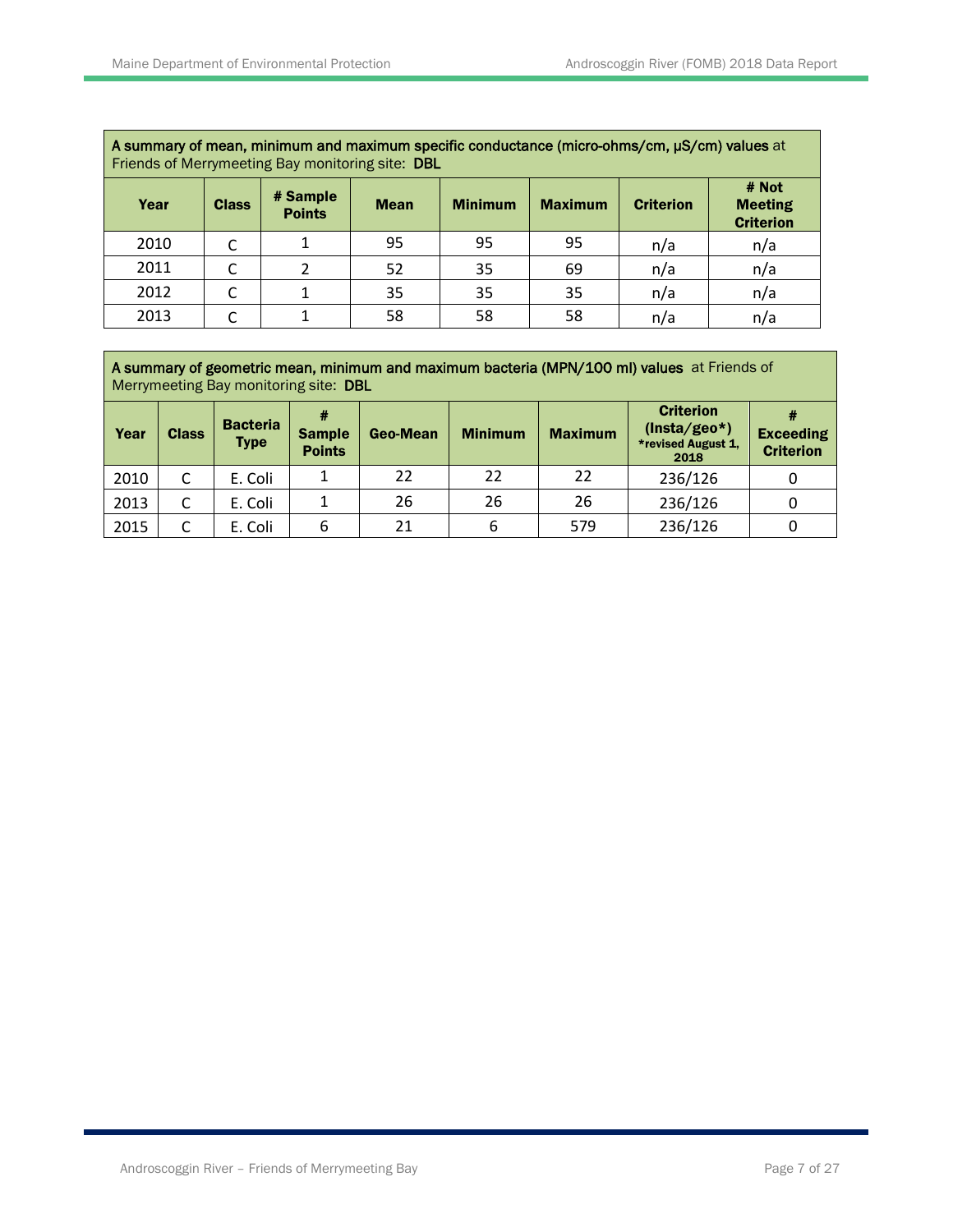A summary of mean, minimum and maximum dissolved oxygen concentration (mg/l) values at Friends of Merrymeeting Bay monitoring site: DBN

| Year | <b>Class</b> | # Sample<br><b>Points</b> | <b>Mean</b> | <b>Minimum</b> | <b>Maximum</b> | <b>Criterion</b> | # Not<br><b>Meeting</b><br><b>Criterion</b> |
|------|--------------|---------------------------|-------------|----------------|----------------|------------------|---------------------------------------------|
| 2016 | ๛            | ∸                         | 8.1         | 7.5            | 8.6            | ٠                |                                             |

|                                                                                                                                                                         | A summary of mean, minimum and maximum dissolved oxygen saturation (%) values at Friends of<br>Merrymeeting Bay monitoring site: DBN |  |      |      |      |    |  |  |  |  |
|-------------------------------------------------------------------------------------------------------------------------------------------------------------------------|--------------------------------------------------------------------------------------------------------------------------------------|--|------|------|------|----|--|--|--|--|
| # Not<br># Sample<br><b>Class</b><br><b>Meeting</b><br>Year<br><b>Minimum</b><br><b>Criterion</b><br><b>Maximum</b><br><b>Mean</b><br><b>Points</b><br><b>Criterion</b> |                                                                                                                                      |  |      |      |      |    |  |  |  |  |
| 2016                                                                                                                                                                    |                                                                                                                                      |  | 91.8 | 90.5 | 93.0 | 60 |  |  |  |  |

A summary of mean, minimum and maximum water temperature (°C) values at Friends of Merrymeeting Bay monitoring site: DBN

| Year | <b>Class</b> | # Sample<br><b>Points</b> | <b>Mean</b> | <b>Minimum</b> | <b>Maximum</b> | <b>Criterion</b> | # Not<br><b>Meeting</b><br><b>Criterion</b> |
|------|--------------|---------------------------|-------------|----------------|----------------|------------------|---------------------------------------------|
| 2016 | ๛            | ے                         | 22.2        | 19.2           | 25.1           | n/a              | n/a                                         |

| A summary of mean, minimum and maximum specific conductance (micro-ohms/cm, µS/cm) values at<br>Friends of Merrymeeting Bay monitoring site: DBN |                                                                                              |  |     |    |     |     |                                             |  |  |
|--------------------------------------------------------------------------------------------------------------------------------------------------|----------------------------------------------------------------------------------------------|--|-----|----|-----|-----|---------------------------------------------|--|--|
| Year                                                                                                                                             | # Sample<br><b>Class</b><br><b>Minimum</b><br><b>Maximum</b><br><b>Mean</b><br><b>Points</b> |  |     |    |     |     | # Not<br><b>Meeting</b><br><b>Criterion</b> |  |  |
| 2016                                                                                                                                             |                                                                                              |  | 101 | 84 | 117 | n/a | n/a                                         |  |  |

| A summary of geometric mean, minimum and maximum bacteria (MPN/100 ml) values at Friends of<br>Merrymeeting Bay monitoring site: DBN |   |         |   |    |    |                |                                                                  |                                      |  |  |
|--------------------------------------------------------------------------------------------------------------------------------------|---|---------|---|----|----|----------------|------------------------------------------------------------------|--------------------------------------|--|--|
| <b>Bacteria</b><br>Year<br><b>Minimum</b><br><b>Class</b><br>Geo-Mean<br><b>Sample</b><br><b>Type</b><br><b>Points</b>               |   |         |   |    |    | <b>Maximum</b> | <b>Criterion</b><br>$(Insta/geo*)$<br>*revised August 1,<br>2018 | <b>Exceeding</b><br><b>Criterion</b> |  |  |
| 2016                                                                                                                                 | C | E. Coli | 2 | 17 | 17 | 20             | 236/126                                                          | 0/0                                  |  |  |
| 2017                                                                                                                                 | C | E. Coli | 4 | 11 | 10 | 345            | 236/126                                                          | 0/0                                  |  |  |
| 2018                                                                                                                                 | C | E. Coli | 5 | 30 |    | 1733           | 236/100                                                          | 1/0                                  |  |  |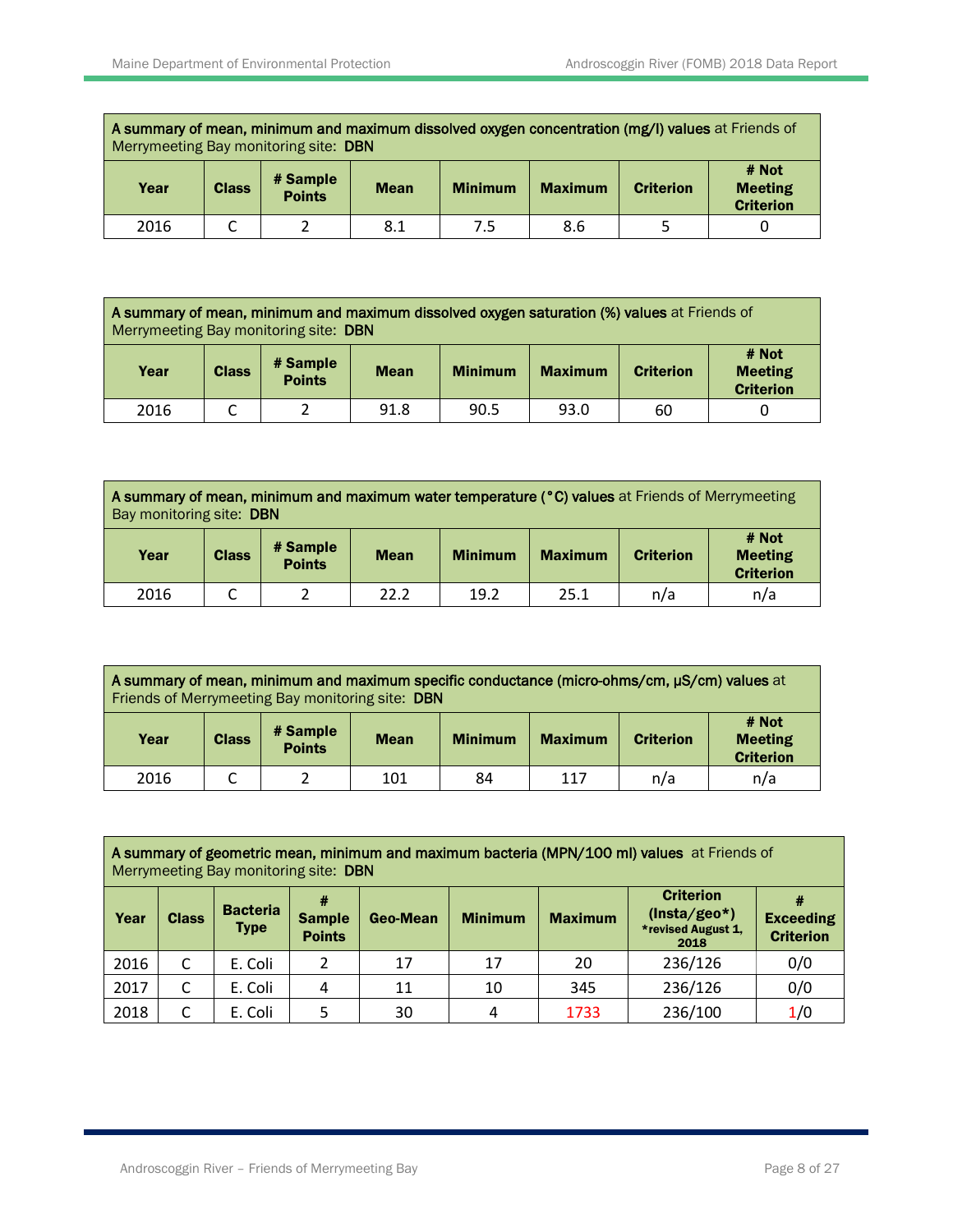| A Summary of mean, minimum and maximum dissolved oxygen concentration (mg/i) values at Friends of<br>Merrymeeting Bay monitoring site: PBL |              |                           |             |                |                |                  |                                             |  |  |  |  |
|--------------------------------------------------------------------------------------------------------------------------------------------|--------------|---------------------------|-------------|----------------|----------------|------------------|---------------------------------------------|--|--|--|--|
| Year                                                                                                                                       | <b>Class</b> | # Sample<br><b>Points</b> | <b>Mean</b> | <b>Minimum</b> | <b>Maximum</b> | <b>Criterion</b> | # Not<br><b>Meeting</b><br><b>Criterion</b> |  |  |  |  |
| 2010                                                                                                                                       | C            | 5                         | 8.4         | 7.3            | 10.5           | 5                | 0                                           |  |  |  |  |
| 2011                                                                                                                                       | C            | 7                         | 9.5         | 7.2            | 14.2           | 5                | $\Omega$                                    |  |  |  |  |
| 2012                                                                                                                                       | C            | 7                         | 9.3         | 7.5            | 14.2           | 5                | $\Omega$                                    |  |  |  |  |
| 2013                                                                                                                                       | C            | 4                         | 8.4         | 7.6            | 9.1            | 5                | $\Omega$                                    |  |  |  |  |
| 2014                                                                                                                                       | C            | 4                         | 9.4         | 8.4            | 10.7           | 5                | 0                                           |  |  |  |  |
| 2015                                                                                                                                       | C            | 6                         | 8.9         | 7.5            | 10.3           | 5                | 0                                           |  |  |  |  |
| 2016                                                                                                                                       | C            | 6                         | 8.7         | 7.6            | 10.1           | 5                | 0                                           |  |  |  |  |
| 2017                                                                                                                                       | C            | 6                         | 8.5         | 7.4            | 10.0           | 5                | 0                                           |  |  |  |  |
| 2018                                                                                                                                       | C            | 6                         | 8.4         | 7.5            | 9.8            | 5                | 0                                           |  |  |  |  |

**A summary of mean, minimum and maximum dissolved oxygen saturation (%) values** at Friends of Merrymeeting Bay monitoring site: PBL

| Year | <b>Class</b> | # Sample<br><b>Points</b> | <b>Mean</b> | <b>Minimum</b> | <b>Maximum</b> | <b>Criterion</b> | # Not<br><b>Meeting</b><br><b>Criterion</b> |
|------|--------------|---------------------------|-------------|----------------|----------------|------------------|---------------------------------------------|
| 2010 | C            | 5                         | 90          | 86             | 97             | 60               | 0                                           |
| 2011 | C            | 7                         | 94.8        | 85.2           | 111.5          | 60               | 0                                           |
| 2012 | C            | 7                         | 96.1        | 87.6           | 111.5          | 60               | 0                                           |
| 2013 | С            | 4                         | 84.9        | 74.3           | 91.8           | 60               | 0                                           |
| 2014 | C            | 4                         | 96.6        | 91.7           | 105.6          | 60               | 0                                           |
| 2015 | C            | 6                         | 94.0        | 89.4           | 96.8           | 60               | 0                                           |
| 2016 | C            | 6                         | 93.5        | 86.7           | 98.3           | 60               | 0                                           |
| 2017 | C            | 6                         | 92.9        | 88.8           | 99.8           | 60               | 0                                           |
| 2018 | C            | 6                         | 93          | 88.1           | 97             | 60               | 0                                           |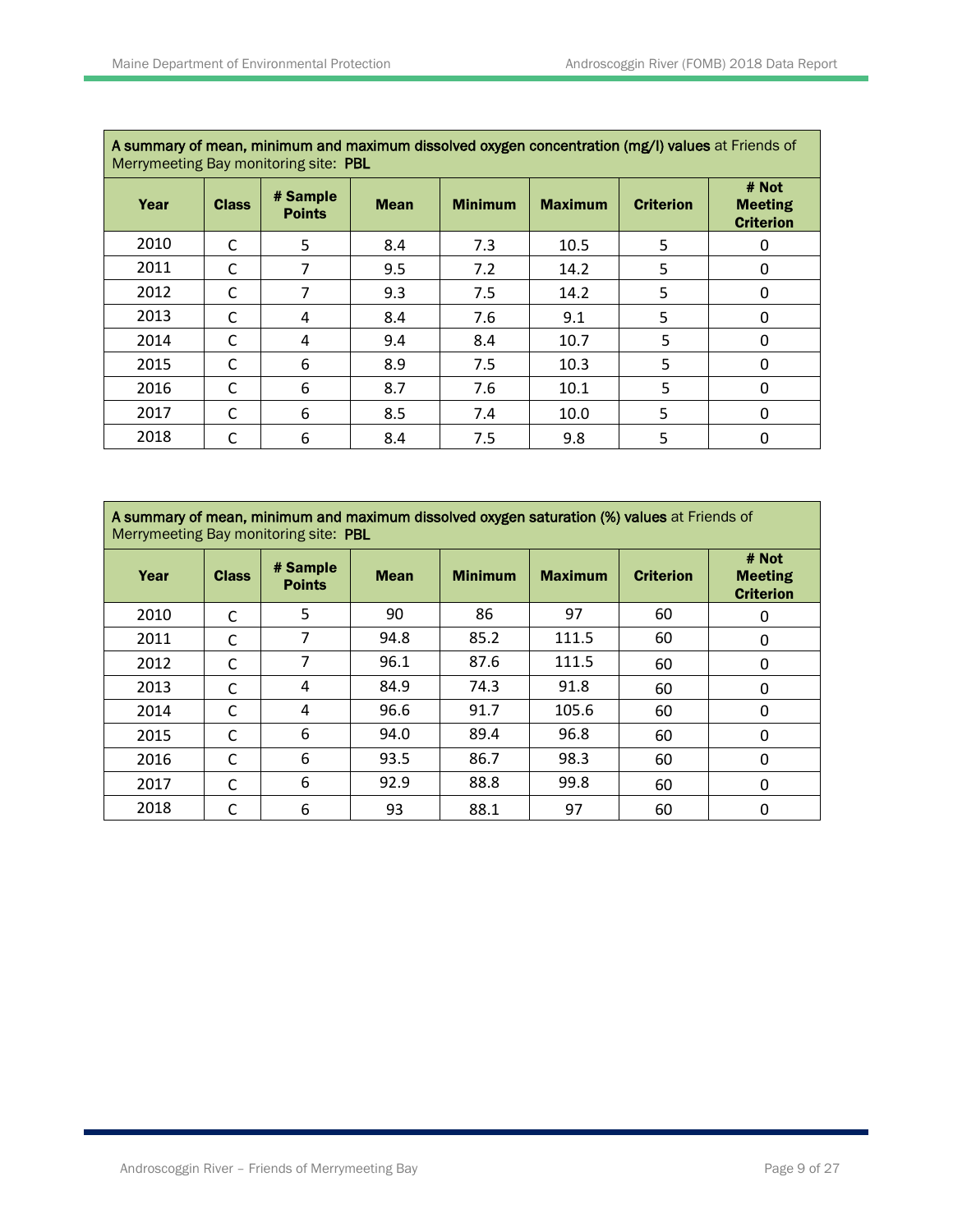| Bay monitoring site: PBL |              |                           |             |                |                |                  |                                             |  |  |  |
|--------------------------|--------------|---------------------------|-------------|----------------|----------------|------------------|---------------------------------------------|--|--|--|
| Year                     | <b>Class</b> | # Sample<br><b>Points</b> | <b>Mean</b> | <b>Minimum</b> | <b>Maximum</b> | <b>Criterion</b> | # Not<br><b>Meeting</b><br><b>Criterion</b> |  |  |  |
| 2010                     | C            | 5                         | 19.4        | 11.9           | 24.4           | n/a              | n/a                                         |  |  |  |
| 2011                     | C            | 7                         | 16.8        | 5.1            | 25.5           | n/a              | n/a                                         |  |  |  |
| 2012                     | C            | $\overline{7}$            | 17.5        | 5.1            | 25.3           | n/a              | n/a                                         |  |  |  |
| 2013                     | C            | 4                         | 19.7        | 15.6           | 25.7           | n/a              | n/a                                         |  |  |  |
| 2014                     | C            | 4                         | 17.1        | 13.6           | 20.0           | n/a              | n/a                                         |  |  |  |
| 2015                     | C            | 6                         | 18.8        | 11.1           | 24.3           | n/a              | n/a                                         |  |  |  |
| 2016                     | C            | 6                         | 19.0        | 13.3           | 24.5           | n/a              | n/a                                         |  |  |  |
| 2017                     | C            | 6                         | 19.4        | 14.3           | 24.8           | n/a              | n/a                                         |  |  |  |
| 2018                     | C            | 6                         | 20.6        | 12.8           | 24.7           | n/a              | n/a                                         |  |  |  |

A summary of mean, minimum and maximum water temperature (°C) values at Friends of Merrymeeting

A summary of mean, minimum and maximum specific conductance (micro-ohms/cm, µS/cm) values at Friends of Merrymeeting Bay monitoring site: PBL

| Year | <b>Class</b> | # Sample<br><b>Points</b> | <b>Mean</b> | <b>Minimum</b> | <b>Maximum</b> | <b>Criterion</b> | # Not<br><b>Meeting</b><br><b>Criterion</b> |
|------|--------------|---------------------------|-------------|----------------|----------------|------------------|---------------------------------------------|
| 2010 | C            | 5                         | 87          | 58             | 116            | n/a              | n/a                                         |
| 2011 | C            | 7                         | 75          | 38             | 140            | n/a              | n/a                                         |
| 2012 | C            | 7                         | 75          | 38             | 99             | n/a              | n/a                                         |
| 2013 | C            | 4                         | 62          | 49             | 73             | n/a              | n/a                                         |
| 2014 | C            | 1                         | 60          | 60             | 60             | n/a              | n/a                                         |
| 2015 | C            | 6                         | 97          | 60             | 140            | n/a              | n/a                                         |
| 2016 | C            | 6                         | 114         | 70             | 152            | n/a              | n/a                                         |
| 2017 | C            | 6                         | 93          | 50             | 120            | n/a              | n/a                                         |
| 2018 | C            | 6                         | 100.4       | 72             | 120            | n/a              | n/a                                         |

| A summary of geometric mean, minimum and maximum bacteria (MPN/100 ml) values at Friends of<br>Merrymeeting Bay monitoring site: PBL |              |                                |                                     |          |                |                |                                                                         |                                 |  |  |  |
|--------------------------------------------------------------------------------------------------------------------------------------|--------------|--------------------------------|-------------------------------------|----------|----------------|----------------|-------------------------------------------------------------------------|---------------------------------|--|--|--|
| Year                                                                                                                                 | <b>Class</b> | <b>Bacteria</b><br><b>Type</b> | #<br><b>Sample</b><br><b>Points</b> | Geo-Mean | <b>Minimum</b> | <b>Maximum</b> | <b>Criterion</b><br>$(Insta/geo*)$<br>*revised<br><b>August 1, 2018</b> | # Exceeding<br><b>Criterion</b> |  |  |  |
| 2010                                                                                                                                 | C            | E. Coli                        | 5                                   | 35       | 6              | 225            | 236/126                                                                 | 0/0                             |  |  |  |
| 2013                                                                                                                                 | C            | E. Coli                        | 4                                   | 22       | 18             | 32             | 236/126                                                                 | 0/0                             |  |  |  |
| 2014                                                                                                                                 | C            | E. Coli                        | 6                                   | 87       | 12             | 613            | 236/126                                                                 | 0/0                             |  |  |  |
| 2015                                                                                                                                 | C            | E. Coli                        | 6                                   | 49       | 13             | 291            | 236/126                                                                 | 0/0                             |  |  |  |
| 2016                                                                                                                                 | C            | E. Coli                        | 6                                   | 19       | 9              | 72             | 236/126                                                                 | 0/0                             |  |  |  |
| 2017                                                                                                                                 | C            | E. Coli                        | 6                                   | 15       | 7              | 1300           | 236/126                                                                 | 0/0                             |  |  |  |
| 2018                                                                                                                                 | C            | E. Coli                        | 6                                   | 41       | 10             | 1986           | 236/100                                                                 | 1/0                             |  |  |  |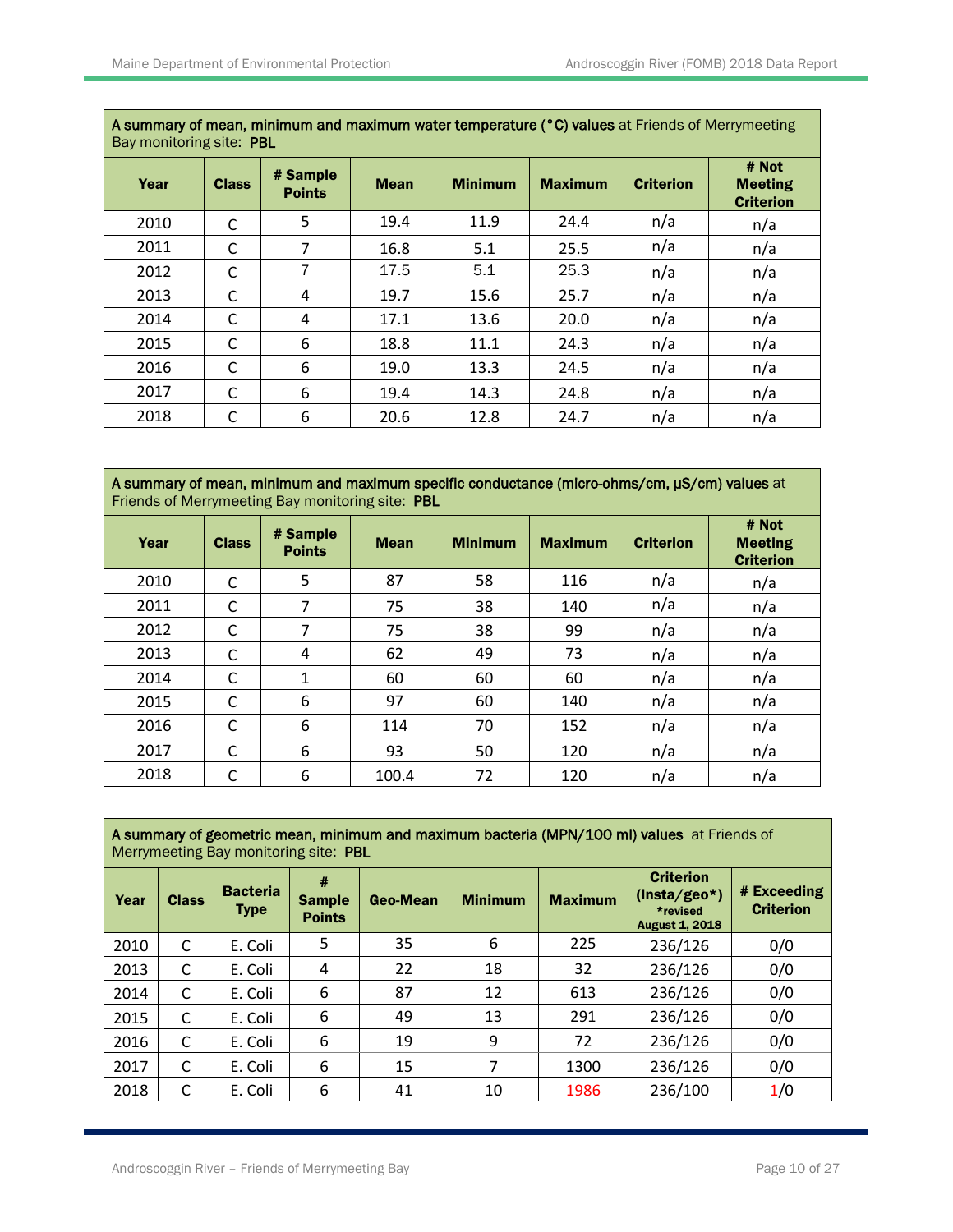| A Summary of mean, minimum and maximum dissolved oxygen concentration (mg/i) values at Friends of<br>Merrymeeting Bay monitoring site: FPU |              |                           |             |                |                |                  |                                             |  |  |  |  |
|--------------------------------------------------------------------------------------------------------------------------------------------|--------------|---------------------------|-------------|----------------|----------------|------------------|---------------------------------------------|--|--|--|--|
| Year                                                                                                                                       | <b>Class</b> | # Sample<br><b>Points</b> | <b>Mean</b> | <b>Minimum</b> | <b>Maximum</b> | <b>Criterion</b> | # Not<br><b>Meeting</b><br><b>Criterion</b> |  |  |  |  |
| 2010                                                                                                                                       | C            | 5                         | 8.3         | 7.2            | 10.6           | 5                |                                             |  |  |  |  |
| 2011                                                                                                                                       | C            | 7                         | 9.4         | 7.1            | 14.4           | 5                | 0                                           |  |  |  |  |
| 2012                                                                                                                                       | C            | 7                         | 9.3         | 7.5            | 14.4           | 5                | $\Omega$                                    |  |  |  |  |
| 2013                                                                                                                                       | C            | 4                         | 8.1         | 6.7            | 9.2            | 5                | $\Omega$                                    |  |  |  |  |
| 2014                                                                                                                                       | C            | 4                         | 9.2         | 8.4            | 10.8           | 5                | 0                                           |  |  |  |  |
| 2015                                                                                                                                       | C            | 6                         | 8.8         | 7.3            | 10.2           | 5                | 0                                           |  |  |  |  |
| 2016                                                                                                                                       | C            | 6                         | 8.6         | 7.7            | 10.1           | 5                | 0                                           |  |  |  |  |
| 2017                                                                                                                                       | C            | 6                         | 8.4         | 7.0            | 10.1           | 5                | 0                                           |  |  |  |  |
| 2018                                                                                                                                       | С            | 6                         | 8.3         | 7.3            | 9.7            | 5                | 0                                           |  |  |  |  |

**A summary of mean, minimum and maximum dissolved oxygen saturation (%) values** at Friends of Merrymeeting Bay monitoring site: FPU

| Year | <b>Class</b> | # Sample<br><b>Points</b> | <b>Mean</b> | <b>Minimum</b> | <b>Maximum</b> | <b>Criterion</b> | # Not<br><b>Meeting</b><br><b>Criterion</b> |
|------|--------------|---------------------------|-------------|----------------|----------------|------------------|---------------------------------------------|
| 2010 | C            | 5                         | 89          | 85             | 99             | 60               | 0                                           |
| 2011 | C            | 7                         | 94.6        | 85.3           | 111.6          | 60               | 0                                           |
| 2012 | C            | 7                         | 94.8        | 88.1           | 111.6          | 60               | 0                                           |
| 2013 | C            | 4                         | 87.9        | 81.2           | 95.1           | 60               | 0                                           |
| 2014 | C            | 4                         | 96.9        | 91.5           | 107.0          | 60               | 0                                           |
| 2015 | C            | 6                         | 93.4        | 87.3           | 97.5           | 60               | 0                                           |
| 2016 | C            | 6                         | 93.8        | 88.4           | 101.0          | 60               | 0                                           |
| 2017 | C            | 6                         | 92.9        | 88.8           | 99.8           | 60               | 0                                           |
| 2018 | C            | 6                         | 90.9        | 84.1           | 96.7           | 60               | 0                                           |

| A summary of mean, minimum and maximum water temperature (°C) values at Friends of Merrymeeting<br>Bay monitoring site: FPU |              |                           |             |                |                |                  |                                             |  |  |  |  |
|-----------------------------------------------------------------------------------------------------------------------------|--------------|---------------------------|-------------|----------------|----------------|------------------|---------------------------------------------|--|--|--|--|
| Year                                                                                                                        | <b>Class</b> | # Sample<br><b>Points</b> | <b>Mean</b> | <b>Minimum</b> | <b>Maximum</b> | <b>Criterion</b> | # Not<br><b>Meeting</b><br><b>Criterion</b> |  |  |  |  |
| 2010                                                                                                                        | C            | 5                         | 19.6        | 12.3           | 25.2           | n/a              | n/a                                         |  |  |  |  |
| 2011                                                                                                                        | C            |                           | 16.8        | 4.7            | 25.3           | n/a              | n/a                                         |  |  |  |  |
| 2012                                                                                                                        |              | 7                         | 17.8        | 4.7            | 25.1           | n/a              | n/a                                         |  |  |  |  |
| 2013                                                                                                                        | C            | 4                         | 19.9        | 16.0           | 25.7           | n/a              | n/a                                         |  |  |  |  |
| 2014                                                                                                                        |              | 4                         | 18.2        | 14.9           | 20.5           | n/a              | n/a                                         |  |  |  |  |
| 2015                                                                                                                        | C            | 6                         | 18.9        | 10.8           | 24.2           | n/a              | n/a                                         |  |  |  |  |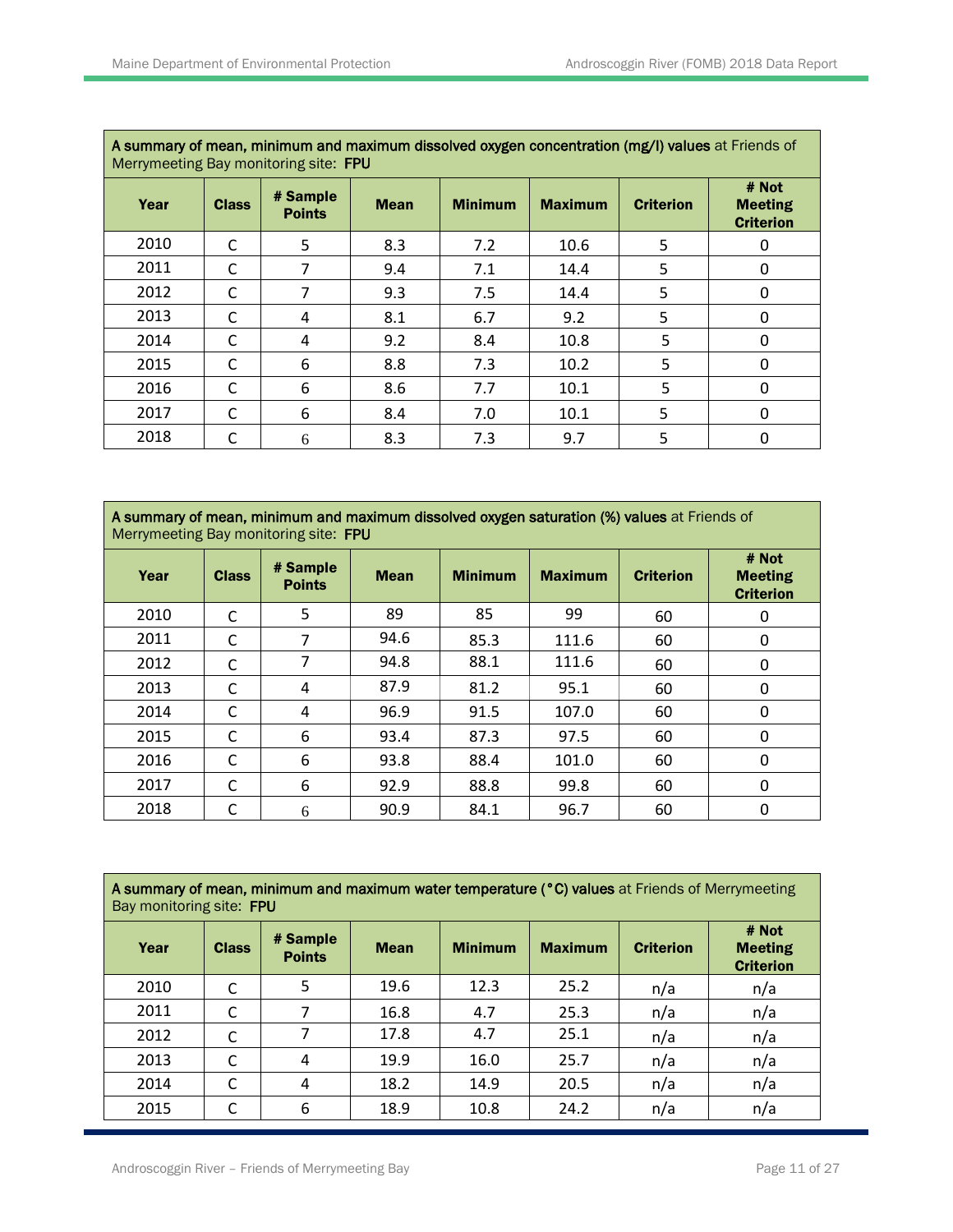| 2016 | ◡ | 19.0 | 9.9      | 25.1 | n/a | n/a |
|------|---|------|----------|------|-----|-----|
| 2017 | ֊ | 19.5 | 14.7     | 24.7 | n/a | n/a |
| 2018 | ֊ | 20   | 12<br>⊥ఎ | 24.5 | n/a | n/a |

| A summary of mean, minimum and maximum specific conductance (micro-ohms/cm, µS/cm) values at<br>Friends of Merrymeeting Bay monitoring site: FPU |              |                           |             |                |                |                  |                                             |  |  |  |
|--------------------------------------------------------------------------------------------------------------------------------------------------|--------------|---------------------------|-------------|----------------|----------------|------------------|---------------------------------------------|--|--|--|
| Year                                                                                                                                             | <b>Class</b> | # Sample<br><b>Points</b> | <b>Mean</b> | <b>Minimum</b> | <b>Maximum</b> | <b>Criterion</b> | # Not<br><b>Meeting</b><br><b>Criterion</b> |  |  |  |
| 2010                                                                                                                                             | C            | 5                         | 89          | 55             | 118            | n/a              | n/a                                         |  |  |  |
| 2011                                                                                                                                             | C            | 7                         | 74          | 38             | 137            | n/a              | n/a                                         |  |  |  |
| 2012                                                                                                                                             | C            | 7                         | 74          | 38             | 94             | n/a              | n/a                                         |  |  |  |
| 2013                                                                                                                                             | C            | 4                         | 60          | 47             | 71             | n/a              | n/a                                         |  |  |  |
| 2014                                                                                                                                             | C            | 1                         | 70          | 70             | 70             | n/a              | n/a                                         |  |  |  |
| 2015                                                                                                                                             | C            | 6                         | 88          | 50             | 140            | n/a              | n/a                                         |  |  |  |
| 2016                                                                                                                                             | C            | 6                         | 116         | 67             | 145            | n/a              | n/a                                         |  |  |  |
| 2017                                                                                                                                             | C            | 6                         | 87          | 40             | 120            | n/a              | n/a                                         |  |  |  |
| 2018                                                                                                                                             | C            | 6                         | 101         | 64             | 120            | n/a              | n/a                                         |  |  |  |

| A summary of geometric mean, minimum and maximum bacteria (MPN/100 ml) values at Friends of<br>Merrymeeting Bay monitoring site: FPU |              |                                |                                     |          |                |                |                                                                         |                                 |  |  |  |
|--------------------------------------------------------------------------------------------------------------------------------------|--------------|--------------------------------|-------------------------------------|----------|----------------|----------------|-------------------------------------------------------------------------|---------------------------------|--|--|--|
| Year                                                                                                                                 | <b>Class</b> | <b>Bacteria</b><br><b>Type</b> | #<br><b>Sample</b><br><b>Points</b> | Geo-Mean | <b>Minimum</b> | <b>Maximum</b> | <b>Criterion</b><br>$(Insta/geo*)$<br>*revised<br><b>August 1, 2018</b> | # Exceeding<br><b>Criterion</b> |  |  |  |
| 2010                                                                                                                                 | C            | E. Coli                        | 5                                   | 27       | 5              | 152            | 236/126                                                                 | 0/0                             |  |  |  |
| 2013                                                                                                                                 | C            | E. Coli                        | 4                                   | 19       | 11             | 32             | 236/126                                                                 | 0/0                             |  |  |  |
| 2014                                                                                                                                 | C            | E. Coli                        | 6                                   | 53       | 8              | 980            | 236/126                                                                 | 0/0                             |  |  |  |
| 2015                                                                                                                                 | C            | E. Coli                        | 6                                   | 15       | 3              | 276            | 236/126                                                                 | 0/0                             |  |  |  |
| 2016                                                                                                                                 | C            | E. Coli                        | 6                                   | 8        | 1              | 16             | 236/126                                                                 | 0/0                             |  |  |  |
| 2017                                                                                                                                 | C            | E. Coli                        | 6                                   | 15       | 5              | 1986           | 236/126                                                                 | 0/0                             |  |  |  |
| 2018                                                                                                                                 | C            | E. Coli                        | 6                                   | 21       | 5.2            | 1120           | 236/100                                                                 | 1/0                             |  |  |  |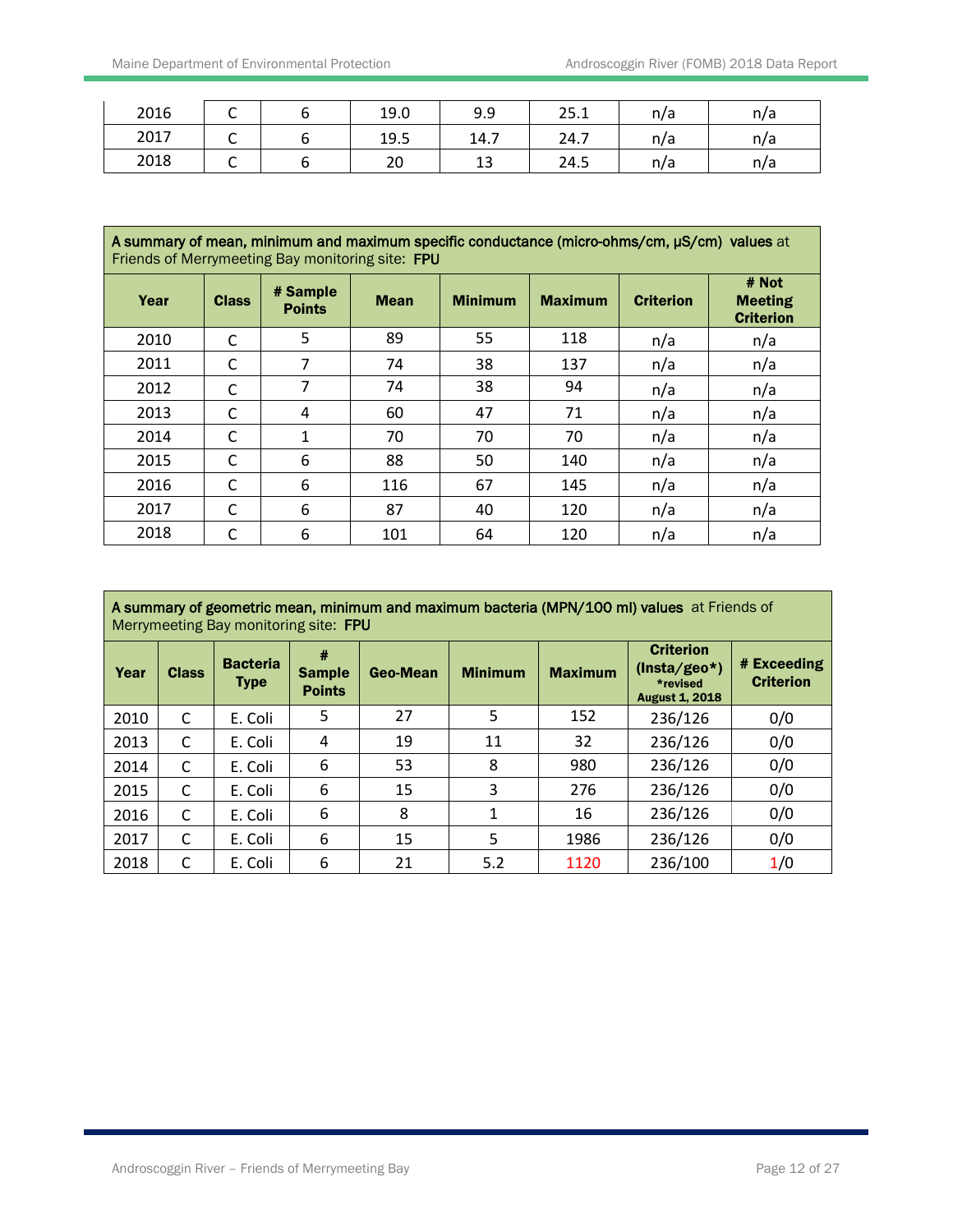| A summary of mean, minimum and maximum dissolved oxygen concentration (mg/i) values at Friends of<br>Merrymeeting Bay monitoring site: FPD |              |                           |             |                |                |                  |                                             |  |  |  |  |
|--------------------------------------------------------------------------------------------------------------------------------------------|--------------|---------------------------|-------------|----------------|----------------|------------------|---------------------------------------------|--|--|--|--|
| Year                                                                                                                                       | <b>Class</b> | # Sample<br><b>Points</b> | <b>Mean</b> | <b>Minimum</b> | <b>Maximum</b> | <b>Criterion</b> | # Not<br><b>Meeting</b><br><b>Criterion</b> |  |  |  |  |
| 2010                                                                                                                                       | C            | 5                         | 8.3         | 7.2            | 10.6           | 5                | 0                                           |  |  |  |  |
| 2011                                                                                                                                       | C            | 7                         | 9.6         | 7.0            | 14.9           | 5                | $\Omega$                                    |  |  |  |  |
| 2012                                                                                                                                       | C            | 7                         | 9.3         | 7.5            | 14.9           | 5                | $\Omega$                                    |  |  |  |  |
| 2013                                                                                                                                       | C            | 4                         | 8.1         | 6.3            | 9.4            | 5                | $\Omega$                                    |  |  |  |  |
| 2014                                                                                                                                       | C            | 4                         | 9.6         | 8.5            | 11.5           | 5                | 0                                           |  |  |  |  |
| 2015                                                                                                                                       | C            | 6                         | 8.8         | 7.4            | 10.4           | 5                | $\Omega$                                    |  |  |  |  |
| 2016                                                                                                                                       | C            | 6                         | 8.6         | 7.7            | 9.9            | 5                | 0                                           |  |  |  |  |
| 2017                                                                                                                                       | C            | 6                         | 8.5         | 6.9            | 10.3           | 5                | 0                                           |  |  |  |  |
| 2018                                                                                                                                       | C            | 6                         | 8.9         | 7.7            | 10.2           | 5                | 0                                           |  |  |  |  |

| A summary of mean, minimum and maximum dissolved oxygen saturation (%) values at Friends of<br>Merrymeeting Bay monitoring site: FPD |  |  |  |       |
|--------------------------------------------------------------------------------------------------------------------------------------|--|--|--|-------|
|                                                                                                                                      |  |  |  | # Not |

| Year | <b>Class</b> | # Sample<br><b>Points</b> | <b>Mean</b> | <b>Minimum</b> | <b>Maximum</b> | <b>Criterion</b> | # Not<br><b>Meeting</b><br><b>Criterion</b> |
|------|--------------|---------------------------|-------------|----------------|----------------|------------------|---------------------------------------------|
| 2010 | C            | 5                         | 89          | 85             | 99             | 60               | 0                                           |
| 2011 | C            | 7                         | 95.7        | 85.5           | 114.5          | 60               | 0                                           |
| 2012 | С            | 7                         | 95.3        | 87.7           | 114.5          | 60               | $\mathbf{0}$                                |
| 2013 | C            | 4                         | 86.1        | 72.2           | 97.2           | 60               | $\Omega$                                    |
| 2014 | C            | 4                         | 99.3        | 92.4           | 114.3          | 60               | $\mathbf{0}$                                |
| 2015 | C            | 6                         | 93.8        | 88.2           | 98.0           | 60               | $\Omega$                                    |
| 2016 | C            | 6                         | 93.7        | 90.4           | 99.4           | 60               | 0                                           |
| 2017 | C            | 6                         | 91.8        | 83.9           | 101.3          | 60               | 0                                           |
| 2018 | C            | 6                         | 95.3        | 90.8           | 100.1          | 60               | $\mathbf{0}$                                |

**A summary of mean, minimum and maximum water temperature (°C) values** at Friends of Merrymeeting Bay monitoring site: FPD

| Year | <b>Class</b> | # Sample<br><b>Points</b> | <b>Mean</b> | <b>Minimum</b> | <b>Maximum</b> | <b>Criterion</b> | # Not<br><b>Meeting</b><br><b>Criterion</b> |  |  |  |
|------|--------------|---------------------------|-------------|----------------|----------------|------------------|---------------------------------------------|--|--|--|
| 2010 | C            |                           | 19.8        | 12.2           | 25.1           | n/a              | n/a                                         |  |  |  |
| 2011 | C            |                           | 16.8        | 4.8            | 25.5           | n/a              | n/a                                         |  |  |  |
| 2012 | C            | 7                         | 17.8        | 4.8            | 25.2           | n/a              | n/a                                         |  |  |  |
| 2013 | C            | 4                         | 19.9        | 16.1           | 25.7           | n/a              | n/a                                         |  |  |  |
| 2014 | C            | 4                         | 17.5        | 14.9           | 20.3           | n/a              | n/a                                         |  |  |  |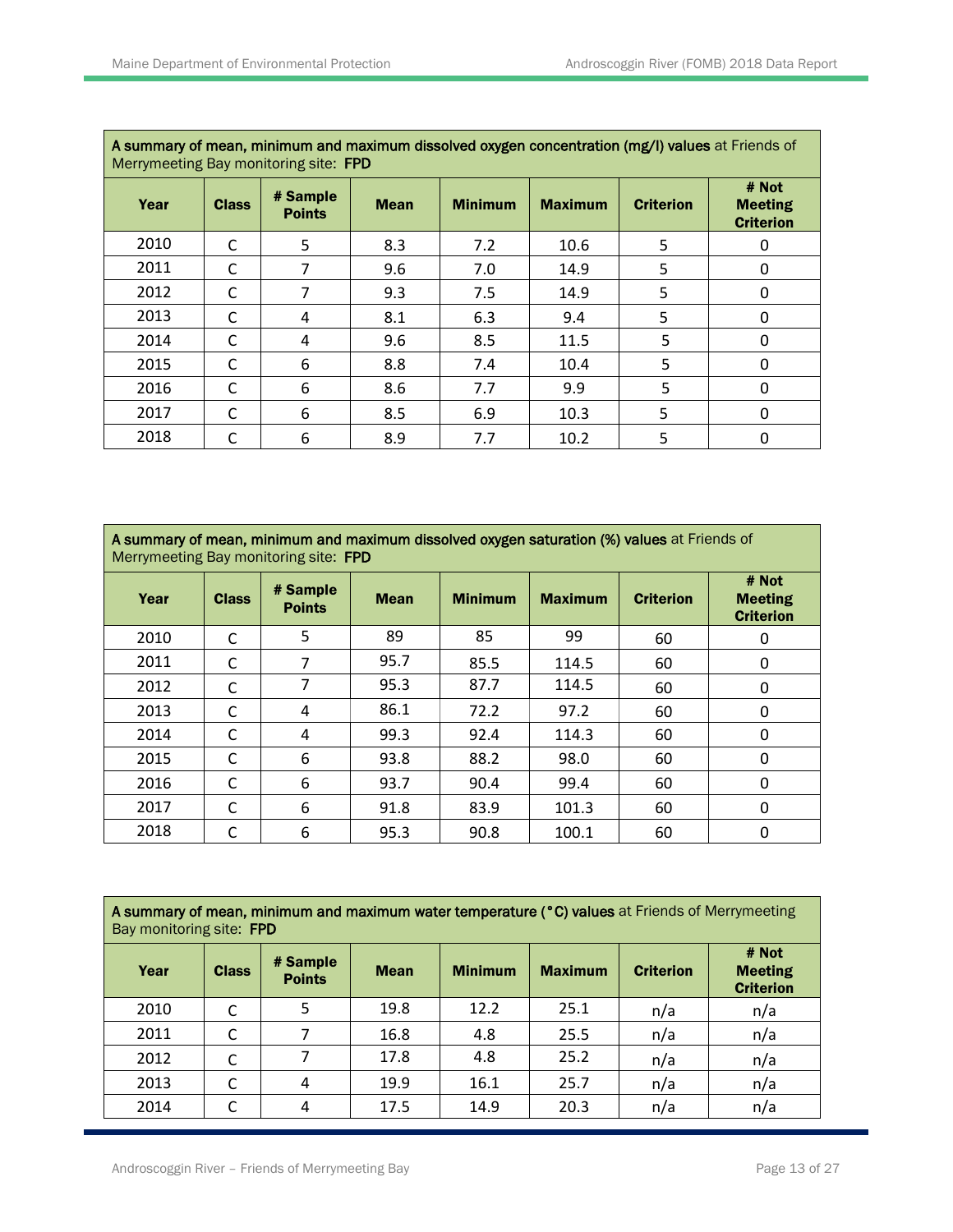| 2015 | ֊ | 18.9 | 10.6 | 24.3 | n/a | n/a |
|------|---|------|------|------|-----|-----|
| 2016 | ֊ | 18.5 | 9.6  | 25.0 | n/a | n/a |
| 2017 | ֊ | 19.6 | 14.7 | 24.8 | n/a | n/a |
| 2018 | ֊ | 19.2 | 13.1 | 24.9 | n/a | n/a |

| $\,$ A summary of mean, minimum and maximum specific conductance (micro-ohms/cm, $\mu$ S/cm) values at |
|--------------------------------------------------------------------------------------------------------|
| Friends of Merrymeeting Bay monitoring site: FPD                                                       |

| Year | <b>Class</b> | # Sample<br><b>Points</b> | <b>Mean</b> | <b>Minimum</b> | <b>Maximum</b> | <b>Criterion</b> | # Not<br><b>Meeting</b><br><b>Criterion</b> |  |  |  |
|------|--------------|---------------------------|-------------|----------------|----------------|------------------|---------------------------------------------|--|--|--|
| 2010 | C            | 4                         | 97          | 78             | 118            | n/a              | n/a                                         |  |  |  |
| 2011 | C            | 7                         | 74          | 38             | 138            | n/a              | n/a                                         |  |  |  |
| 2012 | C            | 7                         | 74          | 38             | 100            | n/a              | n/a                                         |  |  |  |
| 2013 | C            | 4                         | 60          | 47             | 71             | n/a              | n/a                                         |  |  |  |
| 2014 | C            | 1                         | 70          | 70             | 70             | n/a              | n/a                                         |  |  |  |
| 2015 | С            | 6                         | 90          | 50             | 140            | n/a              | n/a                                         |  |  |  |
| 2016 | C            | 6                         | 119         | 68             | 154            | n/a              | n/a                                         |  |  |  |
| 2017 | C            | 6                         | 87          | 40             | 120            | n/a              | n/a                                         |  |  |  |
| 2018 | C            | 6                         | 102         | 66             | 120            | n/a              | n/a                                         |  |  |  |

|      |              | Merrymeeting Bay monitoring site: FPD |               |          |                |                | A summary of geometric mean, minimum and maximum bacteria (MPN/100 ml) values at Friends of |                                         |
|------|--------------|---------------------------------------|---------------|----------|----------------|----------------|---------------------------------------------------------------------------------------------|-----------------------------------------|
| Year | <b>Class</b> | <b>Bacteria</b><br><b>Tynn</b>        | <b>Sample</b> | Geo-Mean | <b>Minimum</b> | <b>Maximum</b> | <b>Criterion</b><br>$(Insta/geo*)$                                                          | $\vert$ # Exceeding<br><b>Outboulon</b> |

| Year | <b>Class</b> | <b>Type</b> | <b>Sample</b><br><b>Points</b> | Geo-Mean | <b>Minimum</b> | <b>Maximum</b> | $($ $113(4)$ Suv<br>*revised<br><b>August 1, 2018</b> | <b>Criterion</b> |
|------|--------------|-------------|--------------------------------|----------|----------------|----------------|-------------------------------------------------------|------------------|
| 2010 | C            | E. Coli     | 4                              | 38       | 5              | 160            | 236/126                                               | 0/0              |
| 2013 | C            | E. Coli     | 4                              | 17       | 6              | 41             | 236/126                                               | 0/0              |
| 2014 | C            | E. Coli     | 6                              | 61       | 16             | 579            | 236/126                                               | 0/0              |
| 2015 | C            | E. Coli     | 6                              | 14       | 4              | 206            | 236/126                                               | 0/0              |
| 2016 | C            | E. Coli     | 6                              |          | 4              | 17             | 236/126                                               | 0/0              |
| 2017 | C            | E. Coli     | 6                              | 14       |                | 1986           | 236/126                                               | 0/0              |
| 2018 | C            | E. Coli     | 6                              | 42       | 5              | 727            | 236/100                                               | 1/0              |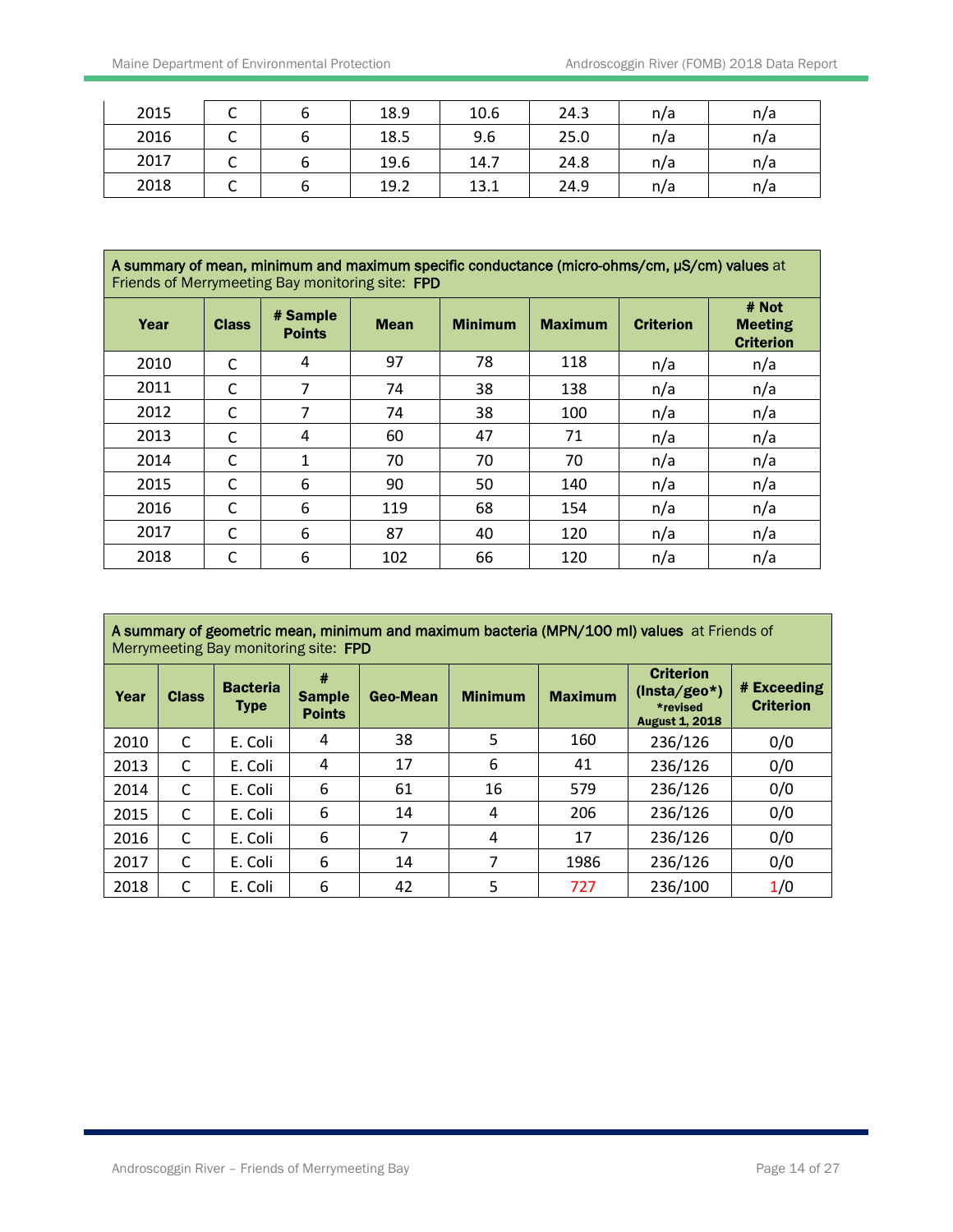|      | A summary of mean, minimum and maximum dissolved oxygen concentration (mg/T) values at Friends of<br>Merrymeeting Bay monitoring site: <b>BIL</b> |                           |             |                |                |                  |                                             |  |  |  |  |  |
|------|---------------------------------------------------------------------------------------------------------------------------------------------------|---------------------------|-------------|----------------|----------------|------------------|---------------------------------------------|--|--|--|--|--|
| Year | <b>Class</b>                                                                                                                                      | # Sample<br><b>Points</b> | <b>Mean</b> | <b>Minimum</b> | <b>Maximum</b> | <b>Criterion</b> | # Not<br><b>Meeting</b><br><b>Criterion</b> |  |  |  |  |  |
| 2010 | C                                                                                                                                                 | 5                         | 8.3         | 7.3            | 10.6           | 5                | 0                                           |  |  |  |  |  |
| 2011 | C                                                                                                                                                 | 7                         | 9.6         | 7.0            | 14.7           | 5                | 0                                           |  |  |  |  |  |
| 2012 | C                                                                                                                                                 | 5                         | 9.6         | 7.4            | 14.7           | 5                | 0                                           |  |  |  |  |  |
| 2013 | C                                                                                                                                                 | 4                         | 8.1         | 6.6            | 9.4            | 5                | 0                                           |  |  |  |  |  |
| 2014 | C                                                                                                                                                 | 4                         | 9.5         | 8.6            | 10.9           | 5                | 0                                           |  |  |  |  |  |
| 2015 | C                                                                                                                                                 | 6                         | 8.7         | 7.4            | 10.2           | 5                | $\mathbf{0}$                                |  |  |  |  |  |
| 2016 | C                                                                                                                                                 | 6                         | 8.6         | 7.8            | 9.9            | 5                | $\mathbf{0}$                                |  |  |  |  |  |
| 2017 | C                                                                                                                                                 | 6                         | 8.4         | 7.1            | 10.2           | 5                | 0                                           |  |  |  |  |  |
| 2018 | C                                                                                                                                                 | 6                         | 8.5         | 7.6            | 9.8            | 5                | 0                                           |  |  |  |  |  |

**A summary of mean, minimum and maximum dissolved oxygen saturation (%) values** at Friends of Merrymeeting Bay monitoring site: BIL

| Year | <b>Class</b> | # Sample<br><b>Points</b> | <b>Mean</b> | <b>Minimum</b> | <b>Maximum</b> | <b>Criterion</b> | # Not<br><b>Meeting</b><br><b>Criterion</b> |  |  |  |
|------|--------------|---------------------------|-------------|----------------|----------------|------------------|---------------------------------------------|--|--|--|
| 2010 | C            | 5                         | 89          | 85             | 99             | 60               | 0                                           |  |  |  |
| 2011 | C            | 7                         | 95.0        | 84.5           | 115.2          | 60               | 0                                           |  |  |  |
| 2012 | C            | 5                         | 96.9        | 87.7           | 115.2          | 60               | 0                                           |  |  |  |
| 2013 | C            | 4                         | 87.6        | 81.5           | 94.3           | 60               | 0                                           |  |  |  |
| 2014 | C            | 4                         | 96.9        | 91.7           | 108.2          | 60               | 0                                           |  |  |  |
| 2015 | C            | 6                         | 92.4        | 86.3           | 97.0           | 60               | 0                                           |  |  |  |
| 2016 | C            | 6                         | 93.6        | 89.5           | 99.5           | 60               | 0                                           |  |  |  |
| 2017 | C            | 6                         | 90.7        | 83.7           | 100.7          | 60               | 0                                           |  |  |  |
| 2018 | C            | 6                         | 93.2        | 88.2           | 97.9           | 60               | 0                                           |  |  |  |

A summary of mean, minimum and maximum water temperature (°C) values at Friends of Merrymeeting Bay monitoring site: BIL

| Year | <b>Class</b> | # Sample<br><b>Points</b> | <b>Mean</b> | <b>Minimum</b> | <b>Maximum</b> | <b>Criterion</b> | # Not<br><b>Meeting</b><br><b>Criterion</b> |  |
|------|--------------|---------------------------|-------------|----------------|----------------|------------------|---------------------------------------------|--|
| 2010 | C            | 5                         | 19.8        | 12.4           | 25.1           | n/a              | n/a                                         |  |
| 2011 | C            | 7                         | 16.7        | 4.9            | 25.1           | n/a              | n/a                                         |  |
| 2012 | C            | 5                         | 17.8        | 4.9            | 24.9           | n/a              | n/a                                         |  |
| 2013 | C            | 4                         | 19.8        | 16.0           | 25.6           | n/a              | n/a                                         |  |
| 2014 | C            | 4                         | 17.1        | 14.7           | 19.9           | n/a              | n/a                                         |  |
| 2015 | C            | 6                         | 18.7        | 10.1           | 24.1           | n/a              | n/a                                         |  |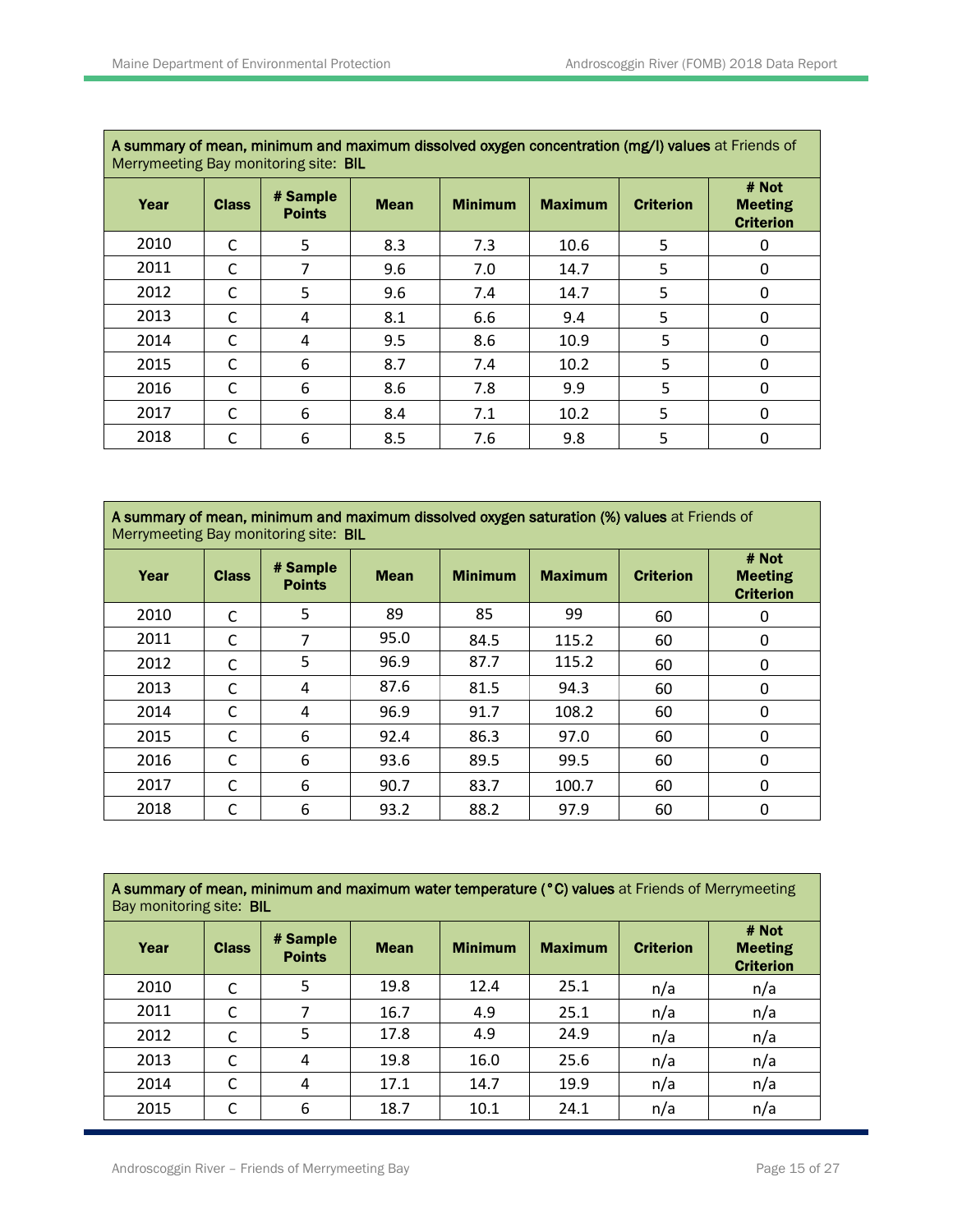| 2016 | ◡ | 19.6 | 10.1 | 25.6 | n/a | n/a |
|------|---|------|------|------|-----|-----|
| 2017 | ֊ | 19.4 | 14.7 | 24.6 | n/a | n/a |
| 2018 | ֊ | 20.3 | 13.2 | 24.8 | n/a | n/a |

| A summary of mean, minimum and maximum specific conductance (micro-ohms/cm, µS/cm) values at<br>Friends of Merrymeeting Bay monitoring site: <b>BIL</b> |              |                           |             |                |                |                  |                                             |  |  |
|---------------------------------------------------------------------------------------------------------------------------------------------------------|--------------|---------------------------|-------------|----------------|----------------|------------------|---------------------------------------------|--|--|
| Year                                                                                                                                                    | <b>Class</b> | # Sample<br><b>Points</b> | <b>Mean</b> | <b>Minimum</b> | <b>Maximum</b> | <b>Criterion</b> | # Not<br><b>Meeting</b><br><b>Criterion</b> |  |  |
| 2010                                                                                                                                                    | C            | 5                         | 89          | 55             | 119            | n/a              | n/a                                         |  |  |
| 2011                                                                                                                                                    | C            | 7                         | 75          | 39             | 137            | n/a              | n/a                                         |  |  |
| 2012                                                                                                                                                    | C            | 5                         | 66          | 39             | 92             | n/a              | n/a                                         |  |  |
| 2013                                                                                                                                                    | C            | 4                         | 59          | 47             | 70             | n/a              | n/a                                         |  |  |
| 2014                                                                                                                                                    | C            | $\mathbf{1}$              | 70          | 70             | 70             | n/a              | n/a                                         |  |  |
| 2015                                                                                                                                                    | C            | 6                         | 88          | 50             | 140            | n/a              | n/a                                         |  |  |
| 2016                                                                                                                                                    | C            | 6                         | 117         | 68             | 148            | n/a              | n/a                                         |  |  |
| 2017                                                                                                                                                    | C            | 6                         | 87          | 40             | 120            | n/a              | n/a                                         |  |  |
| 2018                                                                                                                                                    | C            | 6                         | 101         | 67             | 120            | n/a              | n/a                                         |  |  |

|      | A summary of geometric mean, minimum and maximum bacteria (MPN/100 ml) values at Friends of<br>Merrymeeting Bay monitoring site: <b>BIL</b> |                                |                                     |          |                |                |                                                                         |                                 |  |  |  |
|------|---------------------------------------------------------------------------------------------------------------------------------------------|--------------------------------|-------------------------------------|----------|----------------|----------------|-------------------------------------------------------------------------|---------------------------------|--|--|--|
| Year | <b>Class</b>                                                                                                                                | <b>Bacteria</b><br><b>Type</b> | #<br><b>Sample</b><br><b>Points</b> | Geo-Mean | <b>Minimum</b> | <b>Maximum</b> | <b>Criterion</b><br>$(Insta/geo*)$<br>*revised<br><b>August 1, 2018</b> | # Exceeding<br><b>Criterion</b> |  |  |  |
| 2010 | C                                                                                                                                           | E. Coli                        | 5                                   | 28       | 7              | 148            | 236/126                                                                 | 0/0                             |  |  |  |
| 2013 | C                                                                                                                                           | E. Coli                        | 4                                   | 14       | 4              | 37             | 236/126                                                                 | 0/0                             |  |  |  |
| 2014 | C                                                                                                                                           | E. Coli                        | 6                                   | 41       | 5              | 579            | 236/126                                                                 | 1/0                             |  |  |  |
| 2015 | C                                                                                                                                           | E. Coli                        | 6                                   | 16       | 4              | 192            | 236/126                                                                 | 0/0                             |  |  |  |
| 2016 | C                                                                                                                                           | E. Coli                        | 6                                   | 9        | 6              | 23             | 236/126                                                                 | 0/0                             |  |  |  |
| 2017 | C                                                                                                                                           | E. Coli                        | 6                                   | 15       | 7              | 1986           | 236/126                                                                 | 1/0                             |  |  |  |
| 2018 | C                                                                                                                                           | E. Coli                        | 6                                   | 31       | 6              | 866            | 236/100                                                                 | 1/0                             |  |  |  |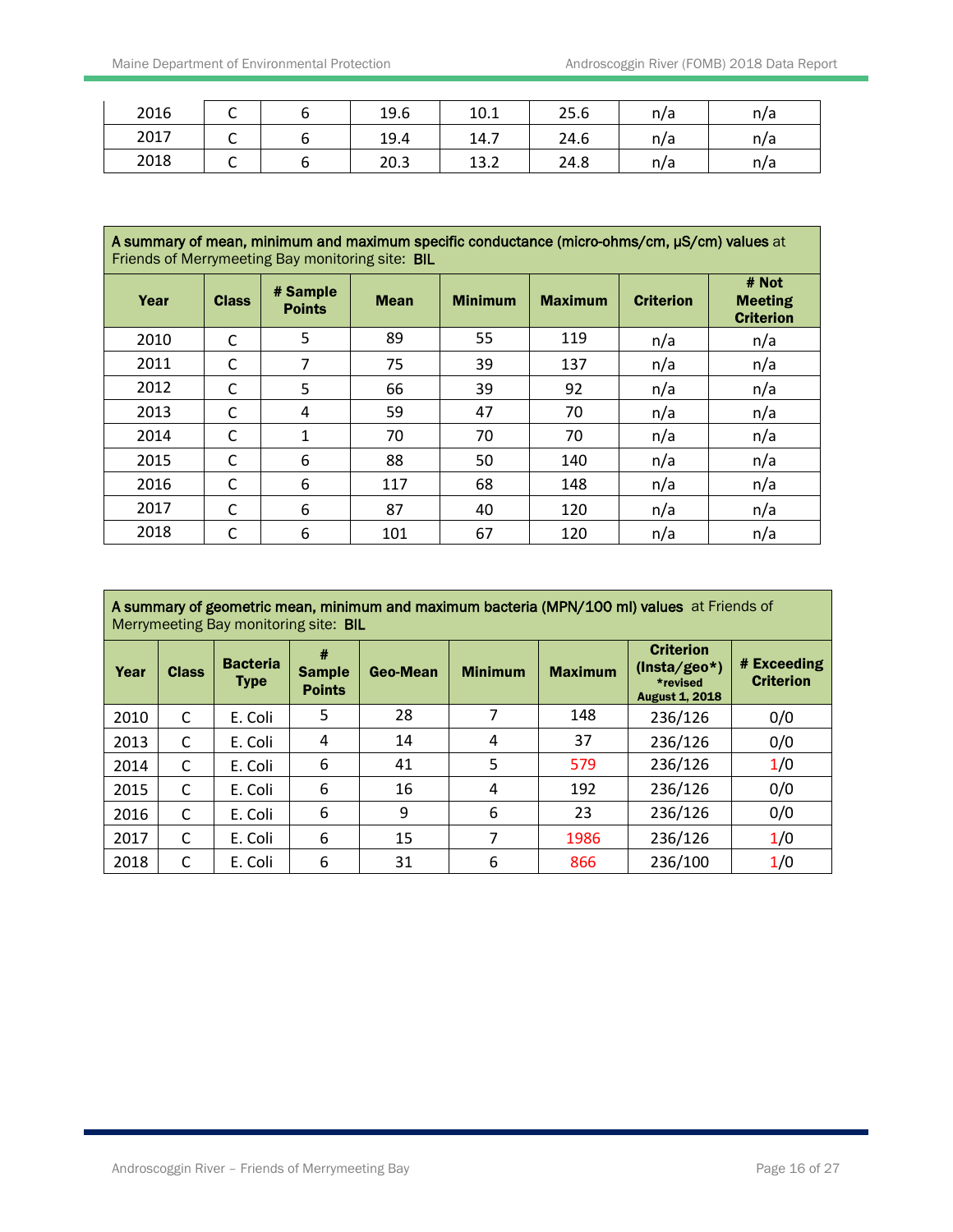| A summary of mean, minimum and maximum dissolved oxygen concentration (mg/l) values at Friends of<br>Merrymeeting Bay monitoring site: BCP (note this site changed from BCM to BCP in 2011). |              |                           |             |                |                |                  |                                             |  |  |  |
|----------------------------------------------------------------------------------------------------------------------------------------------------------------------------------------------|--------------|---------------------------|-------------|----------------|----------------|------------------|---------------------------------------------|--|--|--|
| Year                                                                                                                                                                                         | <b>Class</b> | # Sample<br><b>Points</b> | <b>Mean</b> | <b>Minimum</b> | <b>Maximum</b> | <b>Criterion</b> | # Not<br><b>Meeting</b><br><b>Criterion</b> |  |  |  |
| 2009                                                                                                                                                                                         | C            | 6                         | 8.1         | 6.6            | 9.8            | 5                |                                             |  |  |  |
| 2010                                                                                                                                                                                         | C            | 5                         | 8.3         | 7.0            | 11.3           | 5                | $\Omega$                                    |  |  |  |
| 2011                                                                                                                                                                                         | C            | 6                         | 8.8         | 7.2            | 15.3           | 5                | $\Omega$                                    |  |  |  |
| 2012                                                                                                                                                                                         | C            | 6                         | 8.2         | 7.1            | 9.8            | 5                | 0                                           |  |  |  |
| 2013                                                                                                                                                                                         | C            | 5                         | 8.2         | 6.6            | 9.4            | 5                | $\Omega$                                    |  |  |  |
| 2014                                                                                                                                                                                         | C            | 6                         | 8.9         | 7.0            | 11.0           | 5                | 0                                           |  |  |  |
| 2015                                                                                                                                                                                         | C            | 7                         | 8.4         | 7.0            | 10.2           | 5                | 0                                           |  |  |  |
| 2016                                                                                                                                                                                         | C            | 6                         | 8.7         | 7.1            | 10.5           | 5                | $\Omega$                                    |  |  |  |
| 2017                                                                                                                                                                                         | $\mathsf{C}$ | 6                         | 8.5         | 7.3            | 10.4           | 5                | $\Omega$                                    |  |  |  |
| 2018                                                                                                                                                                                         | C            | 6                         | 9.0         | 7.5            | 10.4           | 5                | 0                                           |  |  |  |

A summary of mean, minimum and maximum dissolved oxygen saturation (%) values at Friends of Merrymeeting Bay monitoring site: BCP (note this site changed from BCM to BCP in 2011).

| Year | <b>Class</b> | # Sample<br><b>Points</b> | <b>Mean</b> | <b>Minimum</b> | <b>Maximum</b> | <b>Criterion</b> | # Not<br><b>Meeting</b><br><b>Criterion</b> |
|------|--------------|---------------------------|-------------|----------------|----------------|------------------|---------------------------------------------|
| 2010 | C            | 3                         | 83          | 75             | 88             | 60               | 0                                           |
| 2011 | C            | 5                         | 94.6        | 82.8           | 115.0          | 60               | 0                                           |
| 2012 | C            | 6                         | 88.6        | 83.4           | 101.1          | 60               | 0                                           |
| 2013 | C            | 5                         | 89.4        | 81.1           | 96.5           | 60               | 0                                           |
| 2014 | $\mathsf{C}$ | 6                         | 90.8        | 83.5           | 104.1          | 60               | $\mathbf{0}$                                |
| 2015 | C            | 7                         | 90.7        | 83.7           | 97.0           | 60               | 0                                           |
| 2016 | $\mathsf{C}$ | 6                         | 94.3        | 86.2           | 104.9          | 60               | $\mathbf 0$                                 |
| 2017 | C            | 6                         | 91.4        | 86.8           | 102.6          | 60               | $\mathbf{0}$                                |
| 2018 | C            | 6                         | 96.4        | 91.4           | 100.7          | 60               | 0                                           |

| A summary of mean, minimum and maximum water temperature (°C) values at Friends of Merrymeeting |
|-------------------------------------------------------------------------------------------------|
| Bay monitoring site: BCP (note this site changed from BCM to BCP in 2011).                      |

| Year | <b>Class</b> | # Sample<br><b>Points</b> | <b>Mean</b> | <b>Minimum</b> | <b>Maximum</b> | <b>Criterion</b> | # Not<br><b>Meeting</b><br><b>Criterion</b> |  |  |  |
|------|--------------|---------------------------|-------------|----------------|----------------|------------------|---------------------------------------------|--|--|--|
| 2009 | C            | 6                         | 20.5        | 17.1           | 25.0           | n/a              | n/a                                         |  |  |  |
| 2010 | C            | 5                         | 19.8        | 12.4           | 25.3           | n/a              | n/a                                         |  |  |  |
| 2011 | C            | 4                         | 11.8        | 4.9            | 19.2           | n/a              | n/a                                         |  |  |  |
| 2012 | C            | 4                         | 18.7        | 15.1           | 23.4           | n/a              | n/a                                         |  |  |  |
| 2013 | C            | 5                         | 19.2        | 15.7           | 25.5           | n/a              | n/a                                         |  |  |  |
| 2014 | C            | 6                         | 18.1        | 14.8           | 24.2           | n/a              | n/a                                         |  |  |  |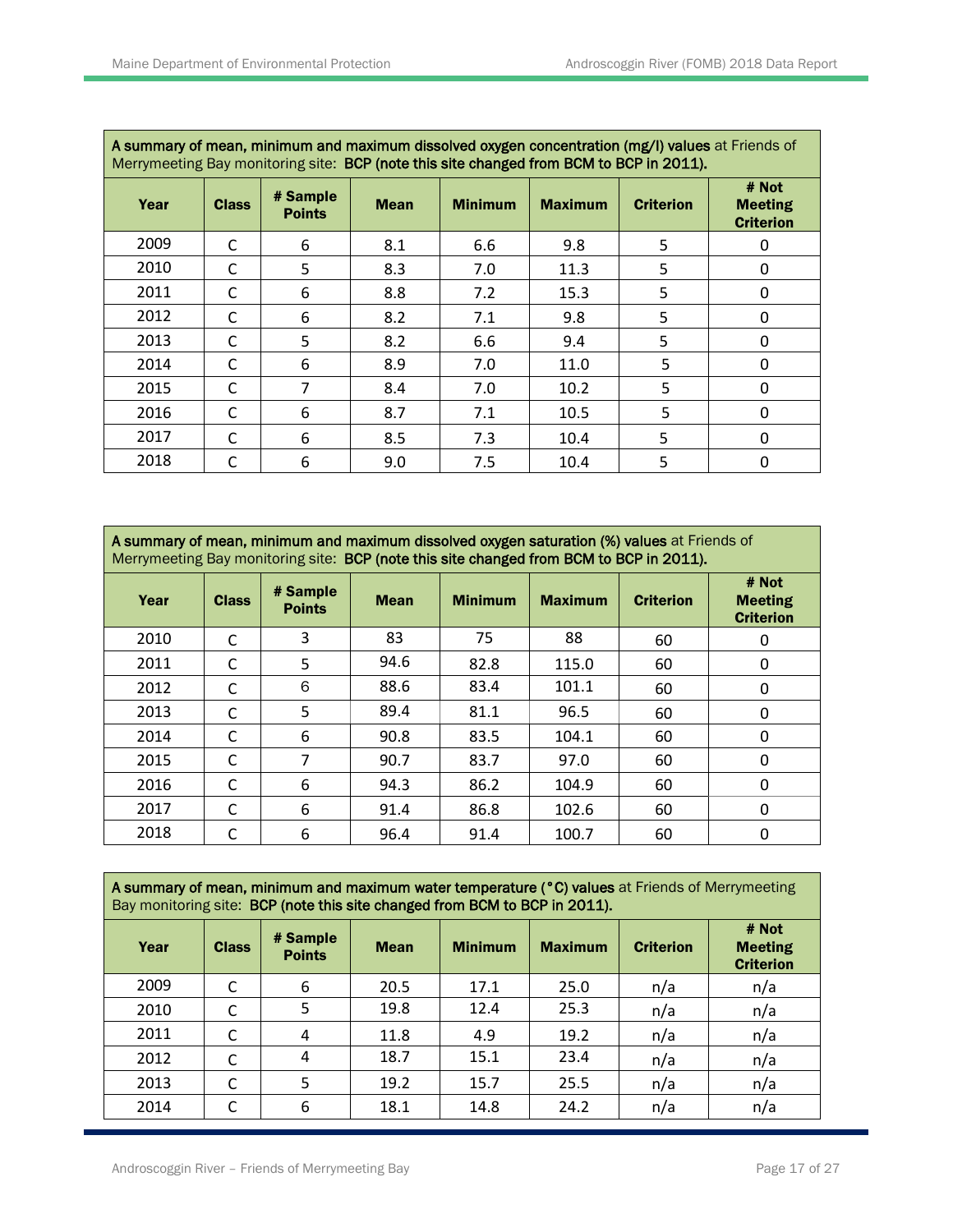Ī

| 2015 | ֊ | 19.0 | 10.4 | 24.1 | n/a | n/a |
|------|---|------|------|------|-----|-----|
| 2016 | ֊ | 19.4 | 13.0 | 24.5 | n/a | n/a |
| 2017 | ֊ | 19.5 | 14.6 | 24.6 | n/a | n/a |
| 2018 | ֊ | 19.3 | 12.8 | 25.0 | n/a | n/a |

| A summary of mean, minimum and maximum specific conductance (micro-ohms/cm, µS/cm) values at<br>Friends of Merrymeeting Bay monitoring site: BCP (note this site changed from BCM to BCP in 2011). |              |                           |             |                |                |                  |                                             |  |  |  |
|----------------------------------------------------------------------------------------------------------------------------------------------------------------------------------------------------|--------------|---------------------------|-------------|----------------|----------------|------------------|---------------------------------------------|--|--|--|
| Year                                                                                                                                                                                               | <b>Class</b> | # Sample<br><b>Points</b> | <b>Mean</b> | <b>Minimum</b> | <b>Maximum</b> | <b>Criterion</b> | # Not<br><b>Meeting</b><br><b>Criterion</b> |  |  |  |
| 2009                                                                                                                                                                                               | C            | 6                         | 67          | 39             | 93             | n/a              | n/a                                         |  |  |  |
| 2010                                                                                                                                                                                               | C            | 3                         | 75          | 41             | 115            | n/a              | n/a                                         |  |  |  |
| 2011                                                                                                                                                                                               | C            | 5                         | 80          | 53             | 131            | n/a              | n/a                                         |  |  |  |
| 2012                                                                                                                                                                                               | C            | 5                         | 70          | 54             | 86             | n/a              | n/a                                         |  |  |  |
| 2013                                                                                                                                                                                               | C            | 5                         | 61          | 48             | 72             | n/a              | n/a                                         |  |  |  |
| 2014                                                                                                                                                                                               | C            | 5                         | 81          | 60             | 120            | n/a              | n/a                                         |  |  |  |
| 2015                                                                                                                                                                                               | C            | 7                         | 103         | 60             | 160            | n/a              | n/a                                         |  |  |  |
| 2016                                                                                                                                                                                               | C            | 6                         | 123         | 74             | 163            | n/a              | n/a                                         |  |  |  |
| 2017                                                                                                                                                                                               | $\mathsf{C}$ | 6                         | 92          | 50             | 120            | n/a              | n/a                                         |  |  |  |
| 2018                                                                                                                                                                                               | C            | 6                         | 92          | 70             | 110            | n/a              | n/a                                         |  |  |  |

|      | A summary of geometric mean, minimum and maximum bacteria (MPN/100 ml) values at Friends of<br>Merrymeeting Bay monitoring site: BCP (note this site changed from BCM to BCP in 2011). |                         |                                     |          |                |                |                                                                         |                                 |  |  |  |
|------|----------------------------------------------------------------------------------------------------------------------------------------------------------------------------------------|-------------------------|-------------------------------------|----------|----------------|----------------|-------------------------------------------------------------------------|---------------------------------|--|--|--|
| Year | <b>Class</b>                                                                                                                                                                           | <b>Bacteria</b><br>Type | #<br><b>Sample</b><br><b>Points</b> | Geo-Mean | <b>Minimum</b> | <b>Maximum</b> | <b>Criterion</b><br>$(Insta/geo*)$<br>*revised<br><b>August 1, 2018</b> | # Exceeding<br><b>Criterion</b> |  |  |  |
| 2009 | C                                                                                                                                                                                      | E. Coli                 | 6                                   | 41       | 10             | 345            | 236/126                                                                 | 1/0                             |  |  |  |
| 2010 | C                                                                                                                                                                                      | E. Coli                 | 4                                   | 38       | 20             | 123            | 236/126                                                                 | 0/0                             |  |  |  |
| 2011 | C                                                                                                                                                                                      | E. Coli                 | $\overline{7}$                      | 58       | 10             | 687            | 236/126                                                                 | 00                              |  |  |  |
| 2012 | C                                                                                                                                                                                      | E. Coli                 | 6                                   | 19       | 7              | 71             | 236/126                                                                 | 0/0                             |  |  |  |
| 2013 | C                                                                                                                                                                                      | E. Coli                 | 5                                   | 18       | 10             | 27             | 236/126                                                                 | 0/0                             |  |  |  |
| 2014 | C                                                                                                                                                                                      | E. Coli                 | 6                                   | 99       | 14             | 727            | 236/126                                                                 | 0/0                             |  |  |  |
| 2015 | C                                                                                                                                                                                      | E. Coli                 | 7                                   | 25       | 6              | 222            | 236/126                                                                 | 0/0                             |  |  |  |
| 2016 | C                                                                                                                                                                                      | E. Coli                 | 6                                   | 8        | $\overline{2}$ | 17             | 236/126                                                                 | 0/0                             |  |  |  |
| 2017 | C                                                                                                                                                                                      | E. Coli                 | 6                                   | 21       | 9              | 1046           | 236/126                                                                 | 0/0                             |  |  |  |
| 2018 | C                                                                                                                                                                                      | E. Coli                 | 6                                   | 35       | 11             | 727            | 236/100                                                                 | 1/0                             |  |  |  |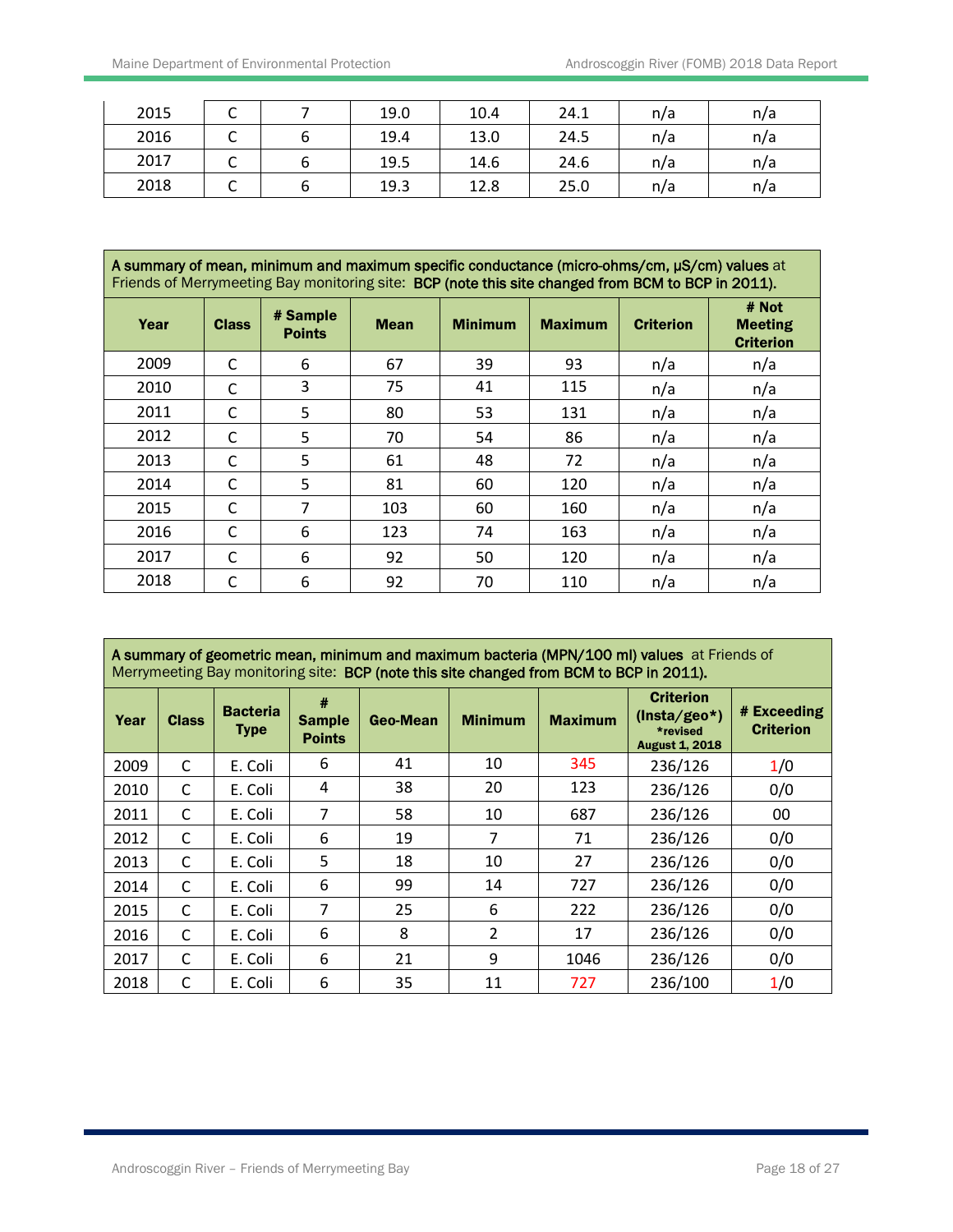٦

| A summary of mean, minimum and maximum dissolved oxygen concentration (mg/l) values at Friends of<br>Merrymeeting Bay monitoring site: BWS (note this site changed from WSM to BWS in 2011). |              |                           |             |                |                |                  |                                             |  |  |  |
|----------------------------------------------------------------------------------------------------------------------------------------------------------------------------------------------|--------------|---------------------------|-------------|----------------|----------------|------------------|---------------------------------------------|--|--|--|
| Year                                                                                                                                                                                         | <b>Class</b> | # Sample<br><b>Points</b> | <b>Mean</b> | <b>Minimum</b> | <b>Maximum</b> | <b>Criterion</b> | # Not<br><b>Meeting</b><br><b>Criterion</b> |  |  |  |
| 2009                                                                                                                                                                                         | C            | 7                         | 8.5         | 7.4            | 9.5            | 5                |                                             |  |  |  |
| 2010                                                                                                                                                                                         | C            | 5                         | 8.6         | 6.9            | 11.0           | 5                | $\Omega$                                    |  |  |  |
| 2011                                                                                                                                                                                         | C            |                           | 9.8         | 7.7            | 13.7           | 5                | $\Omega$                                    |  |  |  |
| 2012                                                                                                                                                                                         | C            | 5                         | 8.9         | 7.6            | 10.7           | 5                | 0                                           |  |  |  |
| 2013                                                                                                                                                                                         | C            | 5                         | 8.9         | 7.9            | 9.9            | 5                | $\Omega$                                    |  |  |  |
| 2014                                                                                                                                                                                         | C            | 5                         | 8.6         | 6.5            | 10.9           | 5                | 0                                           |  |  |  |
| 2015                                                                                                                                                                                         | C            | 6                         | 8.9         | 7.2            | 11.0           | 5                | 0                                           |  |  |  |
| 2016                                                                                                                                                                                         | C            | 6                         | 9.0         | 7.5            | 10.6           | 5                | $\Omega$                                    |  |  |  |
| 2017                                                                                                                                                                                         | $\mathsf{C}$ | 6                         | 8.6         | 7.4            | 10.7           | 5                | $\Omega$                                    |  |  |  |
| 2018                                                                                                                                                                                         | C            | 6                         | 9.0         | 7.7            | 10.9           | 5                | 0                                           |  |  |  |

| A summary of mean, minimum and maximum dissolved oxygen saturation (%) values at Friends of |
|---------------------------------------------------------------------------------------------|
| Merrymeeting Bay monitoring site: BWS (note this site changed from WSM to BWS in 2011).     |

| Year | <b>Class</b> | # Sample<br><b>Points</b> | <b>Mean</b> | <b>Minimum</b> | <b>Maximum</b> | <b>Criterion</b> | # Not<br><b>Meeting</b><br><b>Criterion</b> |
|------|--------------|---------------------------|-------------|----------------|----------------|------------------|---------------------------------------------|
| 2010 | C            | 5                         | 92          | 81             | 103            | 60               | 0                                           |
| 2011 | C            |                           | 97.8        | 91.0           | 107.1          | 60               | 0                                           |
| 2012 | C            | 5                         | 96.8        | 87.6           | 105.4          | 60               | 0                                           |
| 2013 | C            | 5                         | 92.5        | 86.7           | 101.9          | 60               | $\mathbf{0}$                                |
| 2014 | C            | 6                         | 96.3        | 84.5           | 108.4          | 60               | $\mathbf 0$                                 |
| 2015 | C            | 6                         | 94.0        | 86.7           | 98.6           | 60               | $\Omega$                                    |
| 2016 | C            | 6                         | 97.6        | 90.9           | 105.3          | 60               | 0                                           |
| 2017 | C            | 6                         | 93.5        | 87.6           | 104.9          | 60               | 0                                           |
| 2018 | C            | 6                         | 98.8        | 93.3           | 104.5          | 60               | 0                                           |

| A summary of mean, minimum and maximum water temperature (°C) values at Friends of Merrymeeting<br>Bay monitoring site: BWS (note this site changed from WSM to BWS in 2011). |              |                           |             |                |                |                  |                                             |  |  |  |
|-------------------------------------------------------------------------------------------------------------------------------------------------------------------------------|--------------|---------------------------|-------------|----------------|----------------|------------------|---------------------------------------------|--|--|--|
| Year                                                                                                                                                                          | <b>Class</b> | # Sample<br><b>Points</b> | <b>Mean</b> | <b>Minimum</b> | <b>Maximum</b> | <b>Criterion</b> | # Not<br><b>Meeting</b><br><b>Criterion</b> |  |  |  |
| 2009                                                                                                                                                                          |              | 6                         | 21.0        | 18.0           | 25.3           | n/a              | n/a                                         |  |  |  |
| 2010                                                                                                                                                                          |              | 5                         | 19.8        | 12.2           | 25.3           | n/a              | n/a                                         |  |  |  |
| 2011                                                                                                                                                                          |              |                           | 16.4        | 4.9            | 24.7           | n/a              | n/a                                         |  |  |  |
| 2012                                                                                                                                                                          |              |                           | 19.6        | 14.9           | 24.5           | n/a              | n/a                                         |  |  |  |
| 2013                                                                                                                                                                          |              |                           | 19.2        | 15.1           | 25.6           | n/a              | n/a                                         |  |  |  |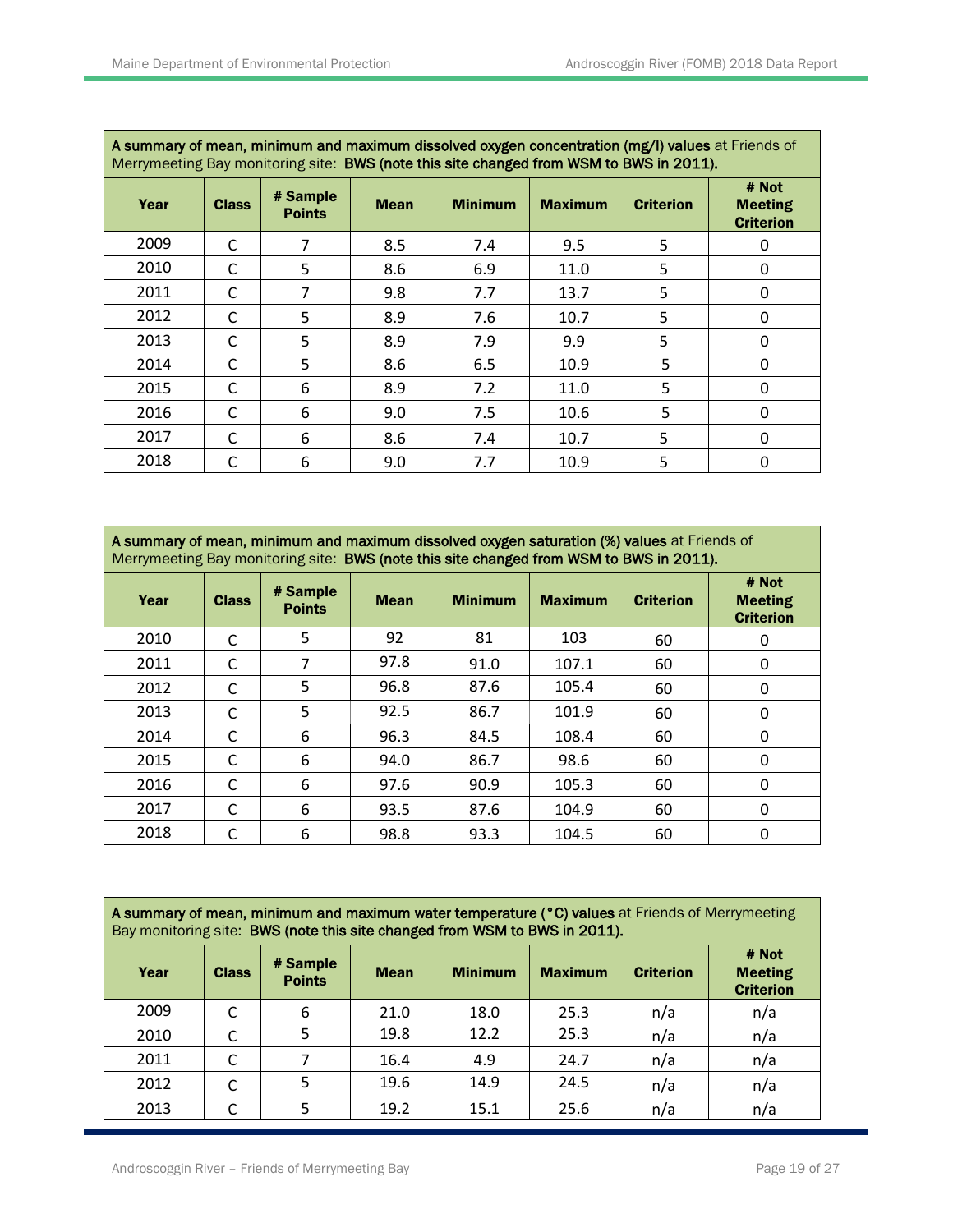| 2014 |  | 18.5 | 14.4 | 23.6 | n/a | n/a |
|------|--|------|------|------|-----|-----|
| 2015 |  | 18.3 | 9.8  | 24.5 | n/a | n/a |
| 2016 |  | 19.4 | 13.0 | 24.9 | n/a | n/a |
| 2017 |  | 19.0 | 14.3 | 25.0 | n/a | n/a |
| 2018 |  | 20.2 | 13.4 | 25.0 | n/a | n/a |

| A summary of mean, minimum and maximum specific conductance (micro-ohms/cm, µS/cm) values at<br>Friends of Merrymeeting Bay monitoring site: BWS (note this site changed from WSM to BWS in 2011). |  |              |  |  |  |  |       |
|----------------------------------------------------------------------------------------------------------------------------------------------------------------------------------------------------|--|--------------|--|--|--|--|-------|
|                                                                                                                                                                                                    |  | $\mu$ Comple |  |  |  |  | # Not |

| Year | <b>Class</b> | # Sample<br><b>Points</b> | <b>Mean</b> | <b>Minimum</b> | <b>Maximum</b> | <b>Criterion</b> | " """<br><b>Meeting</b><br><b>Criterion</b> |
|------|--------------|---------------------------|-------------|----------------|----------------|------------------|---------------------------------------------|
| 2009 | C            | 6                         | 71          | 39             | 93             | n/a              | n/a                                         |
| 2010 | $\mathsf{C}$ | 4                         | 103         | 54             | 112            | n/a              | n/a                                         |
| 2011 | C            | 7                         | 86          | 58             | 136            | n/a              | n/a                                         |
| 2012 | C            | 5                         | 109         | 105            | 111            | n/a              | n/a                                         |
| 2013 | C            | 5                         | 80          | 65             | 94             | n/a              | n/a                                         |
| 2014 | $\mathsf{C}$ | 3                         | 73          | 64             | 85             | n/a              | n/a                                         |
| 2015 | C            | 6                         | 112         | 60             | 170            | n/a              | n/a                                         |
| 2016 | С            | 6                         | 134         | 97             | 165            | n/a              | n/a                                         |
| 2017 | C            | 6                         | 98          | 70             | 120            | n/a              | n/a                                         |
| 2018 | C            | 6                         | 101         | 78             | 125            | n/a              | n/a                                         |

| A summary of geometric mean, minimum and maximum bacteria (MPN/100 ml) values at Friends of |  |
|---------------------------------------------------------------------------------------------|--|
| Merrymeeting Bay monitoring site: BWS (note this site changed from WSM to BWS in 2011).     |  |

| Year | <b>Class</b> | <b>Bacteria</b><br><b>Type</b> | #<br><b>Sample</b><br><b>Points</b> | Geo-Mean | <b>Minimum</b> | <b>Maximum</b> | <b>Criterion</b><br>$(Insta/geo*)$<br>*revised August 1,<br>2018) | #<br><b>Exceeding</b><br><b>Criterion</b> |
|------|--------------|--------------------------------|-------------------------------------|----------|----------------|----------------|-------------------------------------------------------------------|-------------------------------------------|
| 2009 | C            | E. Coli                        | 7                                   | 46       | 15             | 365            | 236/126                                                           | 1/0                                       |
| 2010 | C            | E. Coli                        | 5                                   | 26       | 9              | 86             | 236/126                                                           | 0/0                                       |
| 2011 | C            | E. Coli                        | 7                                   | 73       | 24             | 457            | 236/126                                                           | 0/0                                       |
| 2012 | C            | E. Coli                        | 6                                   | 29       | 12             | 101            | 236/126                                                           | 0/0                                       |
| 2013 | C            | E. Coli                        | 5                                   | 36       | 17             | 73             | 236/126                                                           | 0/0                                       |
| 2014 | C            | E. Coli                        | 6                                   | 95       | 17             | $770*$         | 236/126                                                           | 1/0                                       |
| 2015 | C            | E. Coli                        | 6                                   | 23       | 3              | 238            | 236/126                                                           | 0/0                                       |
| 2016 | C            | E. Coli                        | 6                                   | 16       | 9              | 31             | 236/126                                                           | 0/0                                       |
| 2017 | C            | E. Coli                        | 6                                   | 22       | 10             | 727            | 236/126                                                           | 0/0                                       |
| 2018 | C            | E. Coli                        | 6                                   | 71       | 18             | 1986           | 236/100                                                           | 1/0                                       |

\*Maximum of 770 mpn/100ml was on 10/19/14, outside the criteria timeline at that time. The criterion was exceeded on 8/17/14 with a reading of 326 mpn/100ml.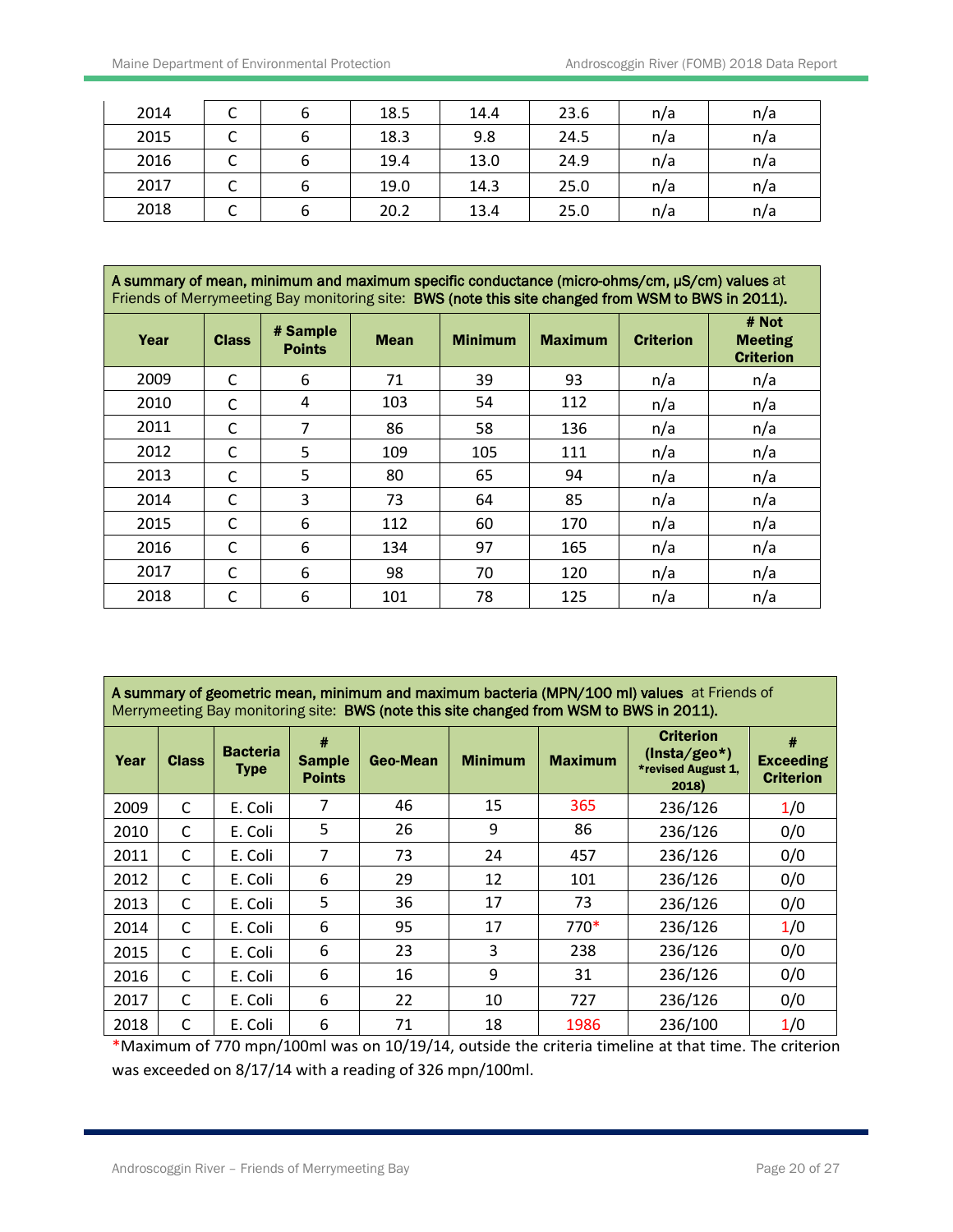| A summary of mean, minimum and maximum dissolved oxygen concentration (mg/l) values at Friends of<br>Merrymeeting Bay monitoring site: IVL |  |   |     |     |      |                                             |  |  |  |  |
|--------------------------------------------------------------------------------------------------------------------------------------------|--|---|-----|-----|------|---------------------------------------------|--|--|--|--|
| # Sample<br><b>Minimum</b><br><b>Maximum</b><br>Year<br><b>Class</b><br><b>Criterion</b><br><b>Mean</b><br><b>Points</b>                   |  |   |     |     |      | # Not<br><b>Meeting</b><br><b>Criterion</b> |  |  |  |  |
| 2016                                                                                                                                       |  | 6 | 8.8 | 7.5 | 10.3 |                                             |  |  |  |  |
| 2017                                                                                                                                       |  | 6 | 8.5 | 7.0 | 10.6 |                                             |  |  |  |  |
| 2018                                                                                                                                       |  | 6 | 8.5 | 6.8 | 10.4 |                                             |  |  |  |  |

| A summary of mean, minimum and maximum dissolved oxygen saturation (%) values at Friends of<br>Merrymeeting Bay monitoring site: IVL |              |                           |             |                |                |                  |                                             |  |  |
|--------------------------------------------------------------------------------------------------------------------------------------|--------------|---------------------------|-------------|----------------|----------------|------------------|---------------------------------------------|--|--|
| Year                                                                                                                                 | <b>Class</b> | # Sample<br><b>Points</b> | <b>Mean</b> | <b>Minimum</b> | <b>Maximum</b> | <b>Criterion</b> | # Not<br><b>Meeting</b><br><b>Criterion</b> |  |  |
| 2016                                                                                                                                 |              | 6                         | 94.3        | 88.9           | 102.8          | 60               |                                             |  |  |
| 2017                                                                                                                                 |              | 6                         | 91.3        | 83.3           | 102.8          | 60               |                                             |  |  |
| 2018                                                                                                                                 |              | 6                         | 92.7        | 81.4           | 100.5          | 60               |                                             |  |  |

| A summary of mean, minimum and maximum water temperature (°C) values at Friends of Merrymeeting<br>Bay monitoring site: IVL |              |                           |             |                |                |                  |                                             |  |  |
|-----------------------------------------------------------------------------------------------------------------------------|--------------|---------------------------|-------------|----------------|----------------|------------------|---------------------------------------------|--|--|
| Year                                                                                                                        | <b>Class</b> | # Sample<br><b>Points</b> | <b>Mean</b> | <b>Minimum</b> | <b>Maximum</b> | <b>Criterion</b> | # Not<br><b>Meeting</b><br><b>Criterion</b> |  |  |
| 2016                                                                                                                        | C            | 6                         | 19.2        | 13.0           | 24.0           | n/a              | n/a                                         |  |  |
| 2017                                                                                                                        |              | 6                         | 19.5        | 14.2           | 24.4           | n/a              | n/a                                         |  |  |
| 2018                                                                                                                        |              | 6                         | 20.4        | 13.0           | 24.5           | n/a              | n/a                                         |  |  |

| A summary of mean, minimum and maximum specific conductance (micro-ohms/cm, µS/cm) values at |
|----------------------------------------------------------------------------------------------|
| Friends of Merrymeeting Bay monitoring site: IVL                                             |

| Year | <b>Class</b> | # Sample<br><b>Points</b> | <b>Mean</b> | <b>Minimum</b> | <b>Maximum</b> | <b>Criterion</b> | # Not<br><b>Meeting</b><br><b>Criterion</b> |
|------|--------------|---------------------------|-------------|----------------|----------------|------------------|---------------------------------------------|
| 2016 |              | 6                         | 127         | 82             | 160            | n/a              | n/a                                         |
| 2017 | r<br>֊       | 6                         | 88          | 40             | 120            | n/a              | n/a                                         |
| 2018 |              | 6                         | 105         | 66             | 144            | n/a              | n/a                                         |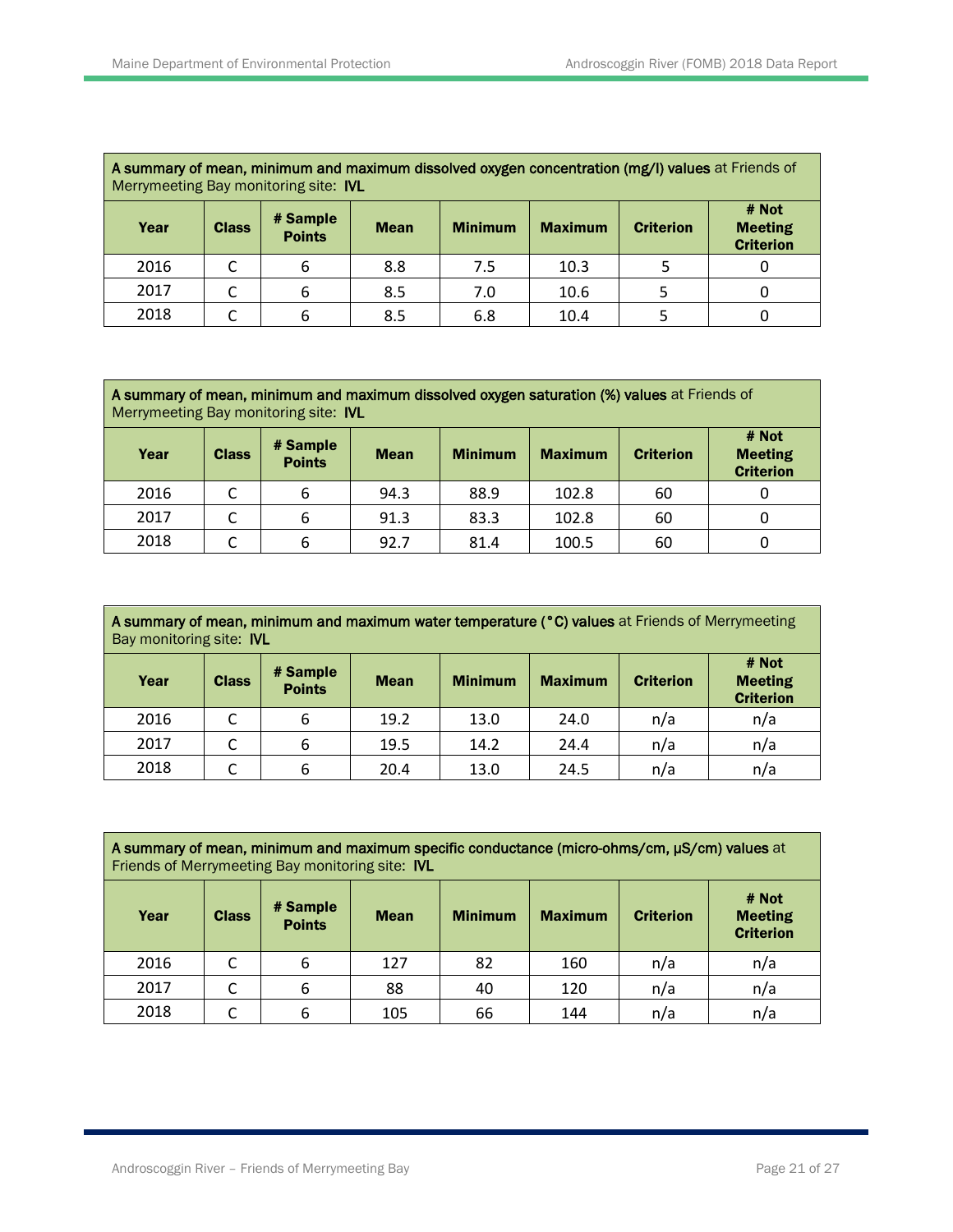$\mathbf{r}$ 

|      | A summary of geometric mean, minimum and maximum bacteria (MPN/100 ml) values at Friends of<br>Merrymeeting Bay monitoring site: IVL |                                |                                     |          |                |                |                                                                         |                                 |  |  |  |
|------|--------------------------------------------------------------------------------------------------------------------------------------|--------------------------------|-------------------------------------|----------|----------------|----------------|-------------------------------------------------------------------------|---------------------------------|--|--|--|
| Year | <b>Class</b>                                                                                                                         | <b>Bacteria</b><br><b>Type</b> | #<br><b>Sample</b><br><b>Points</b> | Geo-Mean | <b>Minimum</b> | <b>Maximum</b> | <b>Criterion</b><br>$(Insta/geo*)$<br>*revised<br><b>August 1, 2018</b> | # Exceeding<br><b>Criterion</b> |  |  |  |
| 2016 | C                                                                                                                                    | E. Coli                        | 6                                   | 24       | 8              | 82             | 236/126                                                                 | 0/0                             |  |  |  |
| 2017 | C                                                                                                                                    | E. Coli                        | 6                                   | 27       | 13             | 214            | 236/126                                                                 | 0/0                             |  |  |  |
| 2018 | C                                                                                                                                    | E. Coli                        | 6                                   | 35       |                | 866            | 236/100                                                                 | 1/0                             |  |  |  |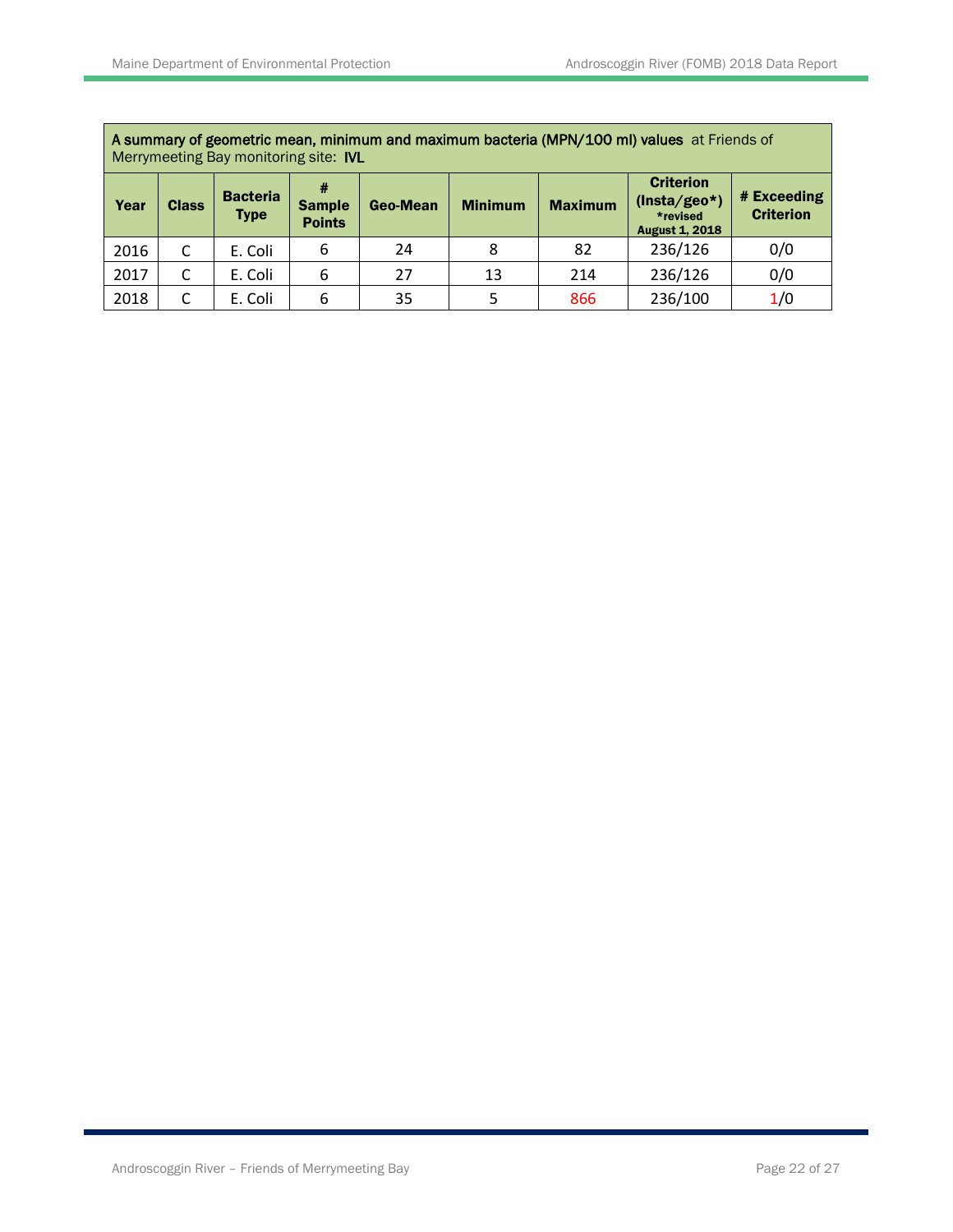| A summary of mean, minimum and maximum dissolved oxygen concentration (mg/l) values at Friends of<br>Merrymeeting Bay monitoring site: <b>BBB</b> |              |                           |             |                |                |                  |                                             |  |  |  |
|---------------------------------------------------------------------------------------------------------------------------------------------------|--------------|---------------------------|-------------|----------------|----------------|------------------|---------------------------------------------|--|--|--|
| Year                                                                                                                                              | <b>Class</b> | # Sample<br><b>Points</b> | <b>Mean</b> | <b>Minimum</b> | <b>Maximum</b> | <b>Criterion</b> | # Not<br><b>Meeting</b><br><b>Criterion</b> |  |  |  |
| 2009                                                                                                                                              | C            | 6                         | 8.5         | 7.5            | 9.8            | 5                |                                             |  |  |  |
| 2010                                                                                                                                              | C            | 5                         | 8.2         | 6.4            | 10.7           | 5                |                                             |  |  |  |
| 2011                                                                                                                                              | C            |                           | 9.4         | 7.1            | 13.5           | 5                |                                             |  |  |  |
| 2012                                                                                                                                              | C            | 6                         | 8.4         | 7.2            | 10.3           | 5                | O                                           |  |  |  |
| 2013                                                                                                                                              | C            | 4                         | 8.6         | 7.8            | 9.8            | 5                | 0                                           |  |  |  |
| 2014                                                                                                                                              | C            | 5                         | 8.4         | 6.7            | 10.5           | 5                | 0                                           |  |  |  |
| 2015                                                                                                                                              | C            | 6                         | 8.5         | 7.0            | 9.8            | 5                |                                             |  |  |  |

| A summary of mean, minimum and maximum dissolved oxygen saturation (%) values at Friends of |
|---------------------------------------------------------------------------------------------|
| Merrymeeting Bay monitoring site: <b>BBB</b>                                                |

| Year | <b>Class</b> | # Sample<br><b>Points</b> | <b>Mean</b> | <b>Minimum</b> | <b>Maximum</b> | <b>Criterion</b> | # Not<br><b>Meeting</b><br><b>Criterion</b> |
|------|--------------|---------------------------|-------------|----------------|----------------|------------------|---------------------------------------------|
| 2010 |              | 5                         | 88          | 78             | 99             | 60               | 0                                           |
| 2011 |              |                           | 94.0        | 84.9           | 107.4          | 60               | 0                                           |
| 2012 | C            | 6                         | 90.8        | 83.5           | 103.5          | 60               | 0                                           |
| 2013 |              | 4                         | 92.1        | 85.2           | 101.1          | 60               | 0                                           |
| 2014 | C            | 6                         | 92.7        | 80.7           | 103.0          | 60               | 0                                           |
| 2015 | C            | 6                         | 88.7        | 83.7           | 96.7           | 60               | 0                                           |

**A summary of mean, minimum and maximum water temperature (°C) values** at Friends of Merrymeeting Bay monitoring site: **BBB** 

| Year | <b>Class</b> | # Sample<br><b>Points</b> | <b>Mean</b> | <b>Minimum</b> | <b>Maximum</b> | <b>Criterion</b> | # Not<br><b>Meeting</b><br><b>Criterion</b> |
|------|--------------|---------------------------|-------------|----------------|----------------|------------------|---------------------------------------------|
| 2009 | C            | 6                         | 19.4        | 17.5           | 20.9           | n/a              | n/a                                         |
| 2010 | C            | 5                         | 19.8        | 12.7           | 25.1           | n/a              | n/a                                         |
| 2011 | C            | 7                         | 16.5        | 5.0            | 24.3           | n/a              | n/a                                         |
| 2012 | C            | 3                         | 18.8        | 16.2           | 20.7           | n/a              | n/a                                         |
| 2013 | C            | 4                         | 19.7        | 15.7           | 25.4           | n/a              | n/a                                         |
| 2014 | C            | 6                         | 19.0        | 14.5           | 23.8           | n/a              | n/a                                         |
| 2015 | C            | 6                         | 18.0        | 8.9            | 24.3           | n/a              | n/a                                         |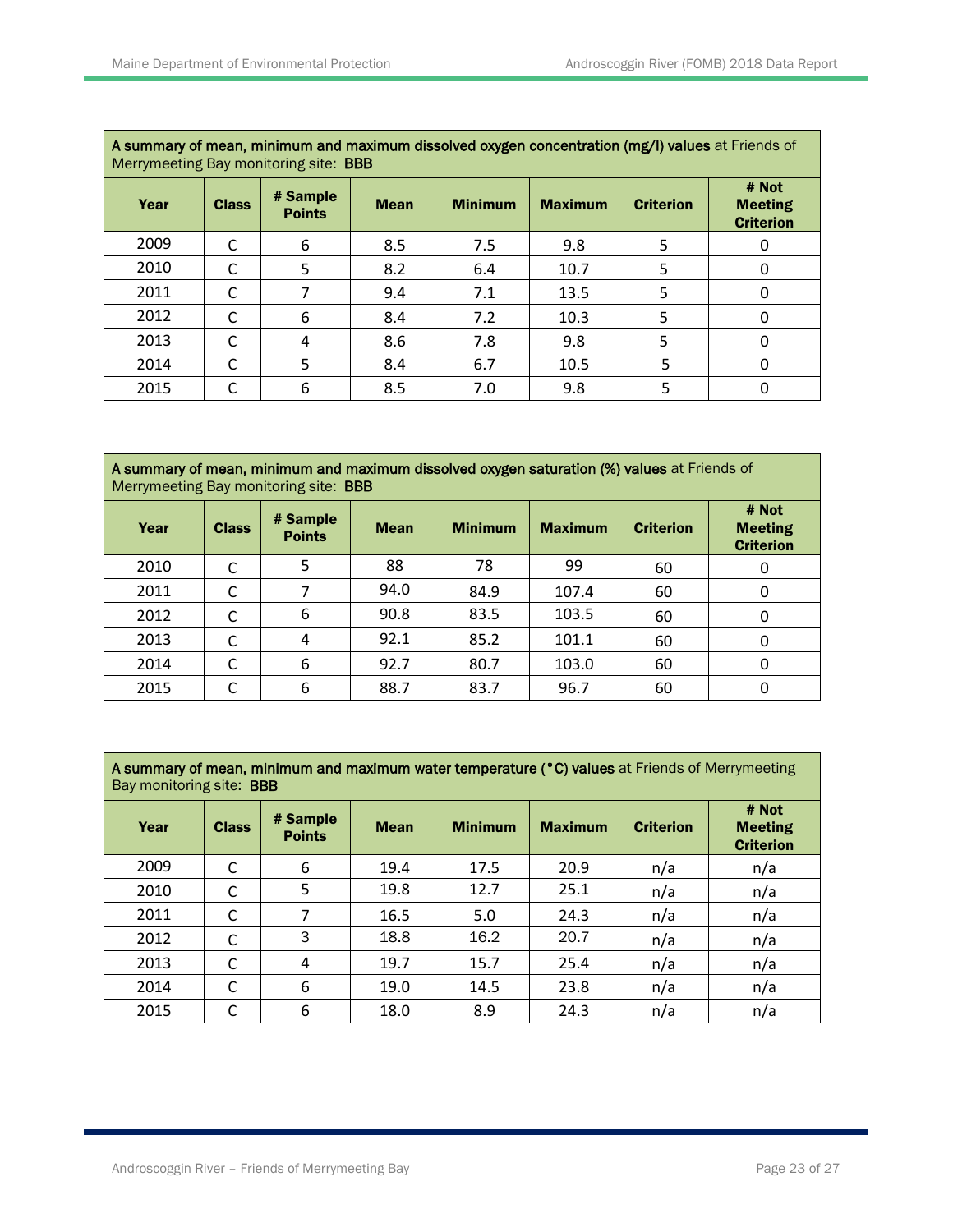| A summary of mean, minimum and maximum specific conductance (micro-ohms/cm, µS/cm) values at<br>Friends of Merrymeeting Bay monitoring site: <b>BBB</b> |              |                           |             |                |                |                  |                                             |  |  |  |
|---------------------------------------------------------------------------------------------------------------------------------------------------------|--------------|---------------------------|-------------|----------------|----------------|------------------|---------------------------------------------|--|--|--|
| Year                                                                                                                                                    | <b>Class</b> | # Sample<br><b>Points</b> | <b>Mean</b> | <b>Minimum</b> | <b>Maximum</b> | <b>Criterion</b> | # Not<br><b>Meeting</b><br><b>Criterion</b> |  |  |  |
| 2009                                                                                                                                                    | C            | 5                         | 64          | 40             | 93             | n/a              | n/a                                         |  |  |  |
| 2010                                                                                                                                                    | C            | 4                         | 87          | 54             | 115            | n/a              | n/a                                         |  |  |  |
| 2011                                                                                                                                                    | C            |                           | 67          | 35             | 125            | n/a              | n/a                                         |  |  |  |
| 2012                                                                                                                                                    | C            | 6                         | 81          | 58             | 108            | n/a              | n/a                                         |  |  |  |
| 2013                                                                                                                                                    | C            | 4                         | 57          | 49             | 71             | n/a              | n/a                                         |  |  |  |
| 2014                                                                                                                                                    | C            | 3                         | 71          | 63             | 81             | n/a              | n/a                                         |  |  |  |
| 2015                                                                                                                                                    | C            | 6                         | 110         | 70             | 160            | n/a              | n/a                                         |  |  |  |

A summary of mean, minimum and maximum specific conductance (micro-ohms/cm, µS/cm) values at

A summary of geometric mean, minimum and maximum bacteria (MPN/100 ml) values at Friends of Merrymeeting Bay monitoring site: BBB

| Year | <b>Class</b> | <b>Bacteria</b><br><b>Type</b> | #<br><b>Sample</b><br><b>Points</b> | <b>Geo-Mean</b> | <b>Minimum</b> | <b>Maximum</b> | <b>Criterion</b><br>$(Insta/geo*)$<br>*revised<br><b>August 1, 2018</b> | # Exceeding<br><b>Criterion</b> |  |  |  |
|------|--------------|--------------------------------|-------------------------------------|-----------------|----------------|----------------|-------------------------------------------------------------------------|---------------------------------|--|--|--|
| 2009 | C            | E. Coli                        | 4                                   | 24              | 15             | 41             | 236/126                                                                 | 0/0                             |  |  |  |
| 2010 | C            | E. Coli                        | 5                                   | 26              | 8              | 90             | 236/126                                                                 | 0/0                             |  |  |  |
| 2011 | C            | E. Coli                        | 7                                   | 81              | 22             | 816            | 236/126                                                                 | 0/0                             |  |  |  |
| 2012 | C            | E. Coli                        | 6                                   | 34              | 10             | 78             | 236/126                                                                 | 0/0                             |  |  |  |
| 2013 | C            | E. Coli                        | 4                                   | 18              | 7              | 35             | 236/126                                                                 | 0/0                             |  |  |  |
| 2014 | C            | E. Coli                        | 6                                   | 117             | 24             | 816            | 236/126                                                                 | 2/0                             |  |  |  |
| 2015 | C            | E. Coli                        | 6                                   | 17              | 1              | 291            | 236/126                                                                 | 0/0                             |  |  |  |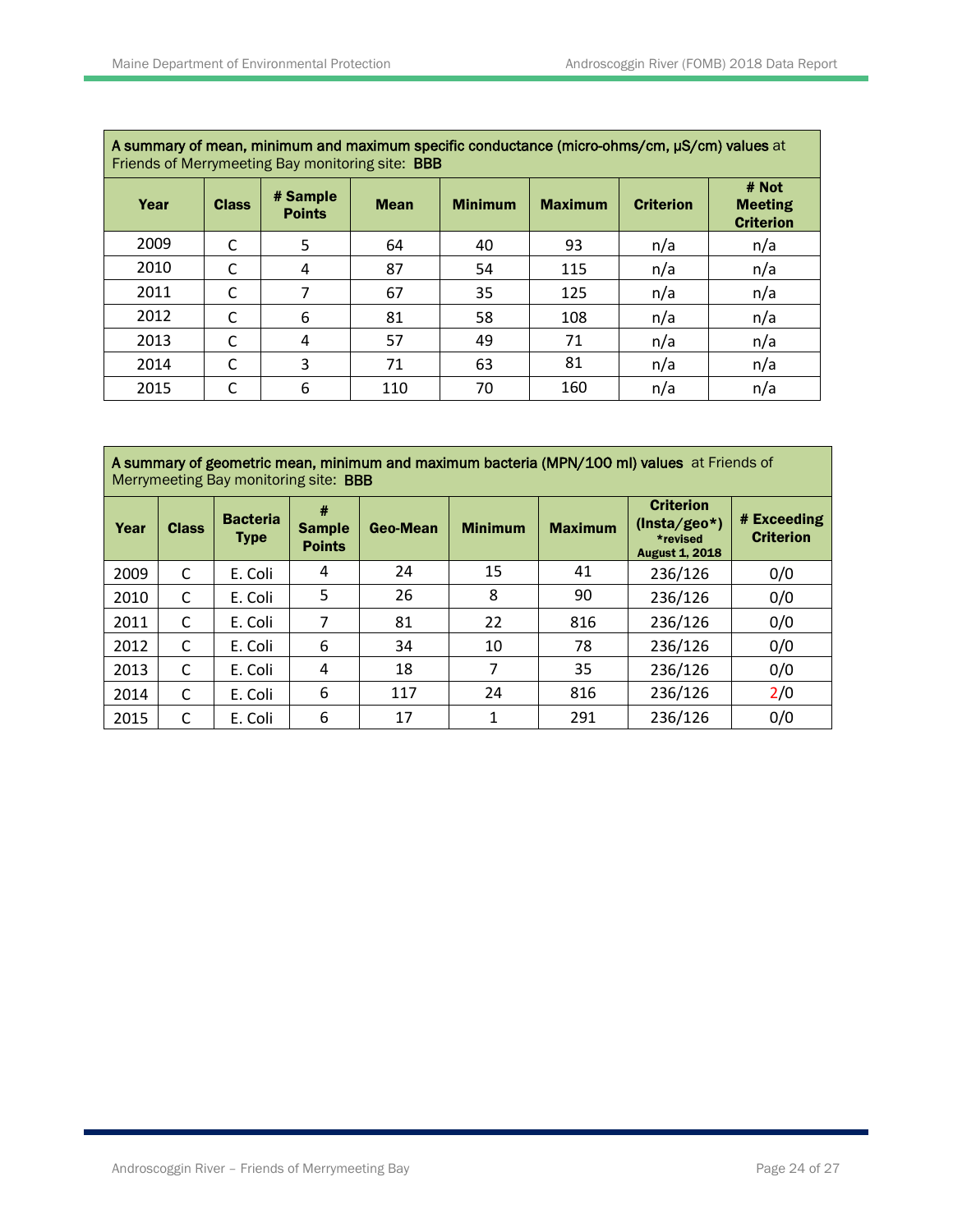| A summary of mean, minimum and maximum dissolved oxygen concentration (mg/l) values at Friends of<br>Merrymeeting Bay monitoring site: HLK |              |                           |             |                |                |                  |                                             |  |  |
|--------------------------------------------------------------------------------------------------------------------------------------------|--------------|---------------------------|-------------|----------------|----------------|------------------|---------------------------------------------|--|--|
| Year                                                                                                                                       | <b>Class</b> | # Sample<br><b>Points</b> | <b>Mean</b> | <b>Minimum</b> | <b>Maximum</b> | <b>Criterion</b> | # Not<br><b>Meeting</b><br><b>Criterion</b> |  |  |
| 2018                                                                                                                                       | B            |                           | 8.7         | 7.8            | 10.1           |                  |                                             |  |  |

| A summary of mean, minimum and maximum dissolved oxygen saturation (%) values at Friends of<br>Merrymeeting Bay monitoring site: HLK |              |                           |             |                |                |                  |                                             |  |  |
|--------------------------------------------------------------------------------------------------------------------------------------|--------------|---------------------------|-------------|----------------|----------------|------------------|---------------------------------------------|--|--|
| Year                                                                                                                                 | <b>Class</b> | # Sample<br><b>Points</b> | <b>Mean</b> | <b>Minimum</b> | <b>Maximum</b> | <b>Criterion</b> | # Not<br><b>Meeting</b><br><b>Criterion</b> |  |  |
| 2018                                                                                                                                 | B            |                           | 92.8        | 88.0           | 98.5           | 75               |                                             |  |  |

| A summary of mean, minimum and maximum water temperature (°C) values at Friends of Merrymeeting |  |
|-------------------------------------------------------------------------------------------------|--|
| Bay monitoring site: <b>HLK</b>                                                                 |  |

| Year | <b>Class</b> | # Sample<br><b>Points</b> | <b>Mean</b> | <b>Minimum</b> | <b>Maximum</b> | <b>Criterion</b> | # Not<br><b>Meeting</b><br><b>Criterion</b> |
|------|--------------|---------------------------|-------------|----------------|----------------|------------------|---------------------------------------------|
| 2018 |              |                           | 18.9        | 13.3           | 24.2           | n/a              | n/a                                         |

| A summary of mean, minimum and maximum specific conductance (micro-ohms/cm, µS/cm) values at<br>Friends of Merrymeeting Bay monitoring site: HLK |              |                           |             |                |                |                  |                                             |  |  |
|--------------------------------------------------------------------------------------------------------------------------------------------------|--------------|---------------------------|-------------|----------------|----------------|------------------|---------------------------------------------|--|--|
| Year                                                                                                                                             | <b>Class</b> | # Sample<br><b>Points</b> | <b>Mean</b> | <b>Minimum</b> | <b>Maximum</b> | <b>Criterion</b> | # Not<br><b>Meeting</b><br><b>Criterion</b> |  |  |
| 2018                                                                                                                                             | B            |                           | 73          | 61             | 87             | n/a              | n/a                                         |  |  |

|      | A summary of geometric mean, minimum and maximum bacteria (MPN/100 ml) values at Friends of<br>Merrymeeting Bay monitoring site: HLK |                                |                                |          |                |                |                                 |                                 |  |  |
|------|--------------------------------------------------------------------------------------------------------------------------------------|--------------------------------|--------------------------------|----------|----------------|----------------|---------------------------------|---------------------------------|--|--|
| Year | <b>Class</b>                                                                                                                         | <b>Bacteria</b><br><b>Type</b> | <b>Sample</b><br><b>Points</b> | Geo-Mean | <b>Minimum</b> | <b>Maximum</b> | <b>Criterion</b><br>(Insta/geo) | # Exceeding<br><b>Criterion</b> |  |  |
| 2018 | B                                                                                                                                    | E. Coli                        | 6                              | 27       | 9              | 157            | 236/64                          | 0/0                             |  |  |

 $\overline{\phantom{a}}$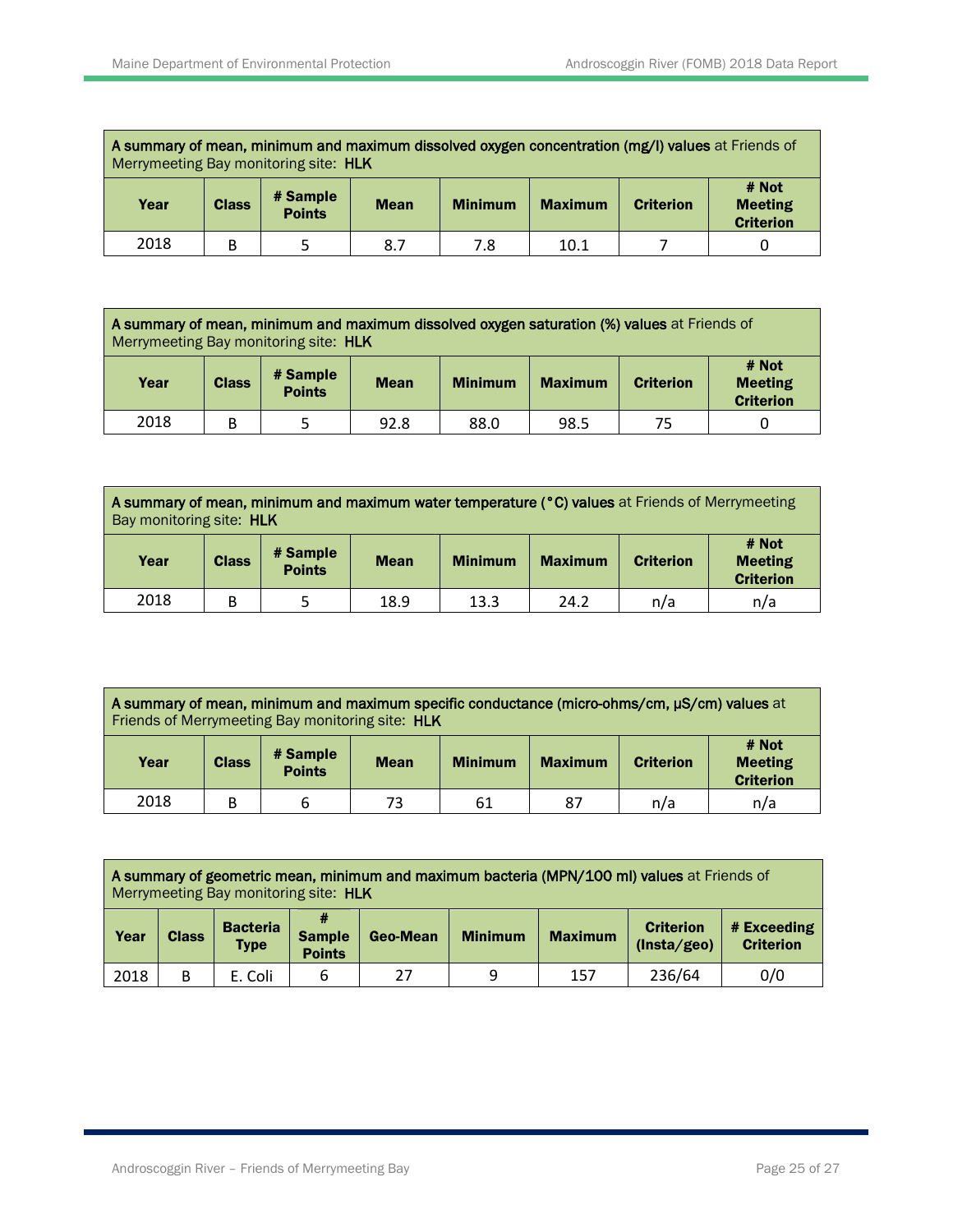| A summary of mean, minimum and maximum dissolved oxygen concentration (mg/l) values at Friends of<br>Merrymeeting Bay monitoring site: GRK |   |  |     |                |                |                  |                                             |
|--------------------------------------------------------------------------------------------------------------------------------------------|---|--|-----|----------------|----------------|------------------|---------------------------------------------|
| # Sample<br><b>Class</b><br>Year<br><b>Mean</b><br><b>Points</b>                                                                           |   |  |     | <b>Minimum</b> | <b>Maximum</b> | <b>Criterion</b> | # Not<br><b>Meeting</b><br><b>Criterion</b> |
| 2018                                                                                                                                       | B |  | 8.4 | 7.6            | 10.2           |                  |                                             |

| A summary of mean, minimum and maximum dissolved oxygen saturation (%) values at Friends of<br>Merrymeeting Bay monitoring site: GRK |   |  |      |                |                |                  |                                             |
|--------------------------------------------------------------------------------------------------------------------------------------|---|--|------|----------------|----------------|------------------|---------------------------------------------|
| # Sample<br><b>Class</b><br>Year<br><b>Mean</b><br><b>Points</b>                                                                     |   |  |      | <b>Minimum</b> | <b>Maximum</b> | <b>Criterion</b> | # Not<br><b>Meeting</b><br><b>Criterion</b> |
| 2018                                                                                                                                 | B |  | 91.6 | 88.0           | 98.4           | 75               |                                             |

| A summary of mean, minimum and maximum water temperature (°C) values at Friends of Merrymeeting |  |
|-------------------------------------------------------------------------------------------------|--|
| Bay monitoring site: <b>GRK</b>                                                                 |  |

| Year | <b>Class</b> | # Sample<br><b>Points</b> | <b>Mean</b> | <b>Minimum</b> | <b>Maximum</b> | <b>Criterion</b> | # Not<br><b>Meeting</b><br><b>Criterion</b> |
|------|--------------|---------------------------|-------------|----------------|----------------|------------------|---------------------------------------------|
| 2018 |              |                           | 19.6        | 13.5           | 25.1           | n/a              | n/a                                         |

|      | A summary of mean, minimum and maximum specific conductance (micro-ohms/cm, µS/cm) values at<br>Friends of Merrymeeting Bay monitoring site: GRK |                |                  |                                             |     |     |     |  |  |  |  |  |
|------|--------------------------------------------------------------------------------------------------------------------------------------------------|----------------|------------------|---------------------------------------------|-----|-----|-----|--|--|--|--|--|
| Year | # Sample<br><b>Points</b>                                                                                                                        | <b>Maximum</b> | <b>Criterion</b> | # Not<br><b>Meeting</b><br><b>Criterion</b> |     |     |     |  |  |  |  |  |
| 2018 | B                                                                                                                                                | 6              | 85.3             | 64                                          | 125 | n/a | n/a |  |  |  |  |  |

|                                                                                                                                                                                  |  | Merrymeeting Bay monitoring site: GRK |                                 |  |  |  | A summary of geometric mean, minimum and maximum bacteria (MPN/100 ml) values at Friends of |                                 |  |  |  |  |
|----------------------------------------------------------------------------------------------------------------------------------------------------------------------------------|--|---------------------------------------|---------------------------------|--|--|--|---------------------------------------------------------------------------------------------|---------------------------------|--|--|--|--|
| #<br><b>Bacteria</b><br><b>Criterion</b><br><b>Sample</b><br><b>Maximum</b><br>Year<br><b>Class</b><br><b>Minimum</b><br>Geo-Mean<br>(Insta/geo)<br><b>Type</b><br><b>Points</b> |  |                                       |                                 |  |  |  |                                                                                             | # Exceeding<br><b>Criterion</b> |  |  |  |  |
| 2018                                                                                                                                                                             |  | E. Coli                               | 236/64<br>0/0<br>29<br>118<br>6 |  |  |  |                                                                                             |                                 |  |  |  |  |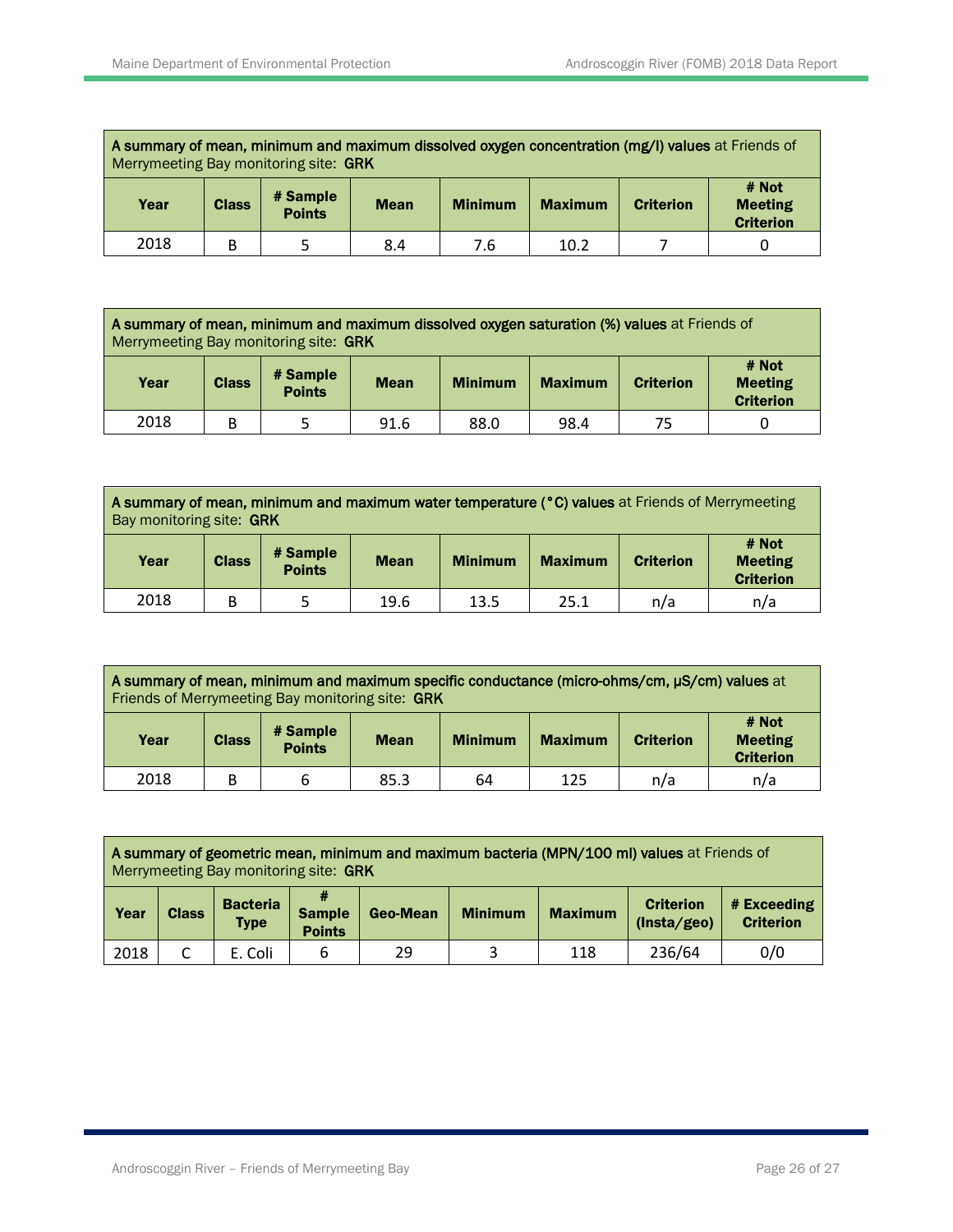| A summary of mean, minimum and maximum dissolved oxygen concentration (mg/l) values at Friends of<br>Merrymeeting Bay monitoring site: ABK |   |  |     |    |                |                  |                                             |
|--------------------------------------------------------------------------------------------------------------------------------------------|---|--|-----|----|----------------|------------------|---------------------------------------------|
| # Sample<br><b>Class</b><br>Year<br><b>Minimum</b><br><b>Mean</b><br><b>Points</b>                                                         |   |  |     |    | <b>Maximum</b> | <b>Criterion</b> | # Not<br><b>Meeting</b><br><b>Criterion</b> |
| 2018                                                                                                                                       | В |  | 7.9 | 57 | 9.6            |                  |                                             |

|                                                                                                      | A summary of mean, minimum and maximum dissolved oxygen saturation (%) values at Friends of<br>Merrymeeting Bay monitoring site: ABK |   |      |      |       |                  |                                             |  |  |  |  |
|------------------------------------------------------------------------------------------------------|--------------------------------------------------------------------------------------------------------------------------------------|---|------|------|-------|------------------|---------------------------------------------|--|--|--|--|
| # Sample<br><b>Class</b><br>Year<br><b>Minimum</b><br><b>Maximum</b><br><b>Mean</b><br><b>Points</b> |                                                                                                                                      |   |      |      |       | <b>Criterion</b> | # Not<br><b>Meeting</b><br><b>Criterion</b> |  |  |  |  |
| 2018                                                                                                 | B                                                                                                                                    | b | 86.7 | 68.0 | 108.0 | 75               |                                             |  |  |  |  |

**A summary of mean, minimum and maximum water temperature (°C) values** at Friends of Merrymeeting Bay monitoring site: ABK

| Year | <b>Class</b> | # Sample<br><b>Points</b> | <b>Mean</b> | <b>Minimum</b> | <b>Maximum</b> | <b>Criterion</b> | # Not<br><b>Meeting</b><br><b>Criterion</b> |
|------|--------------|---------------------------|-------------|----------------|----------------|------------------|---------------------------------------------|
| 2018 | В            |                           | 19.8        | 13.4           | 23.7           | n/a              | n/a                                         |

|                                                                                                                          | A summary of mean, minimum and maximum salinity (PPTH) values at Friends of Merrymeeting Bay<br>monitoring site: ABK |  |     |     |     |     |                                             |  |  |  |  |  |
|--------------------------------------------------------------------------------------------------------------------------|----------------------------------------------------------------------------------------------------------------------|--|-----|-----|-----|-----|---------------------------------------------|--|--|--|--|--|
| # Sample<br><b>Class</b><br>Year<br><b>Minimum</b><br><b>Maximum</b><br><b>Criterion</b><br><b>Mean</b><br><b>Points</b> |                                                                                                                      |  |     |     |     |     | # Not<br><b>Meeting</b><br><b>Criterion</b> |  |  |  |  |  |
| 2018                                                                                                                     | B                                                                                                                    |  | 1.1 | 0.6 | 1.8 | n/a | n/a                                         |  |  |  |  |  |

|                                                                                                                                                                                         |   | Merrymeeting Bay monitoring site: ABK |   |                                 |  |  | A summary of geometric mean, minimum and maximum bacteria (MPN/100 ml) values at Friends of |                                 |  |  |  |  |
|-----------------------------------------------------------------------------------------------------------------------------------------------------------------------------------------|---|---------------------------------------|---|---------------------------------|--|--|---------------------------------------------------------------------------------------------|---------------------------------|--|--|--|--|
| #<br><b>Bacteria</b><br><b>Criterion</b><br><b>Sample</b><br><b>Maximum</b><br>Year<br><b>Class</b><br><b>Minimum</b><br><b>Geo-Mean</b><br>(Insta/geo)<br><b>Type</b><br><b>Points</b> |   |                                       |   |                                 |  |  |                                                                                             | # Exceeding<br><b>Criterion</b> |  |  |  |  |
| 2018                                                                                                                                                                                    | B | E. Coli                               | 6 | 236/64<br>0/0<br>32<br>12<br>74 |  |  |                                                                                             |                                 |  |  |  |  |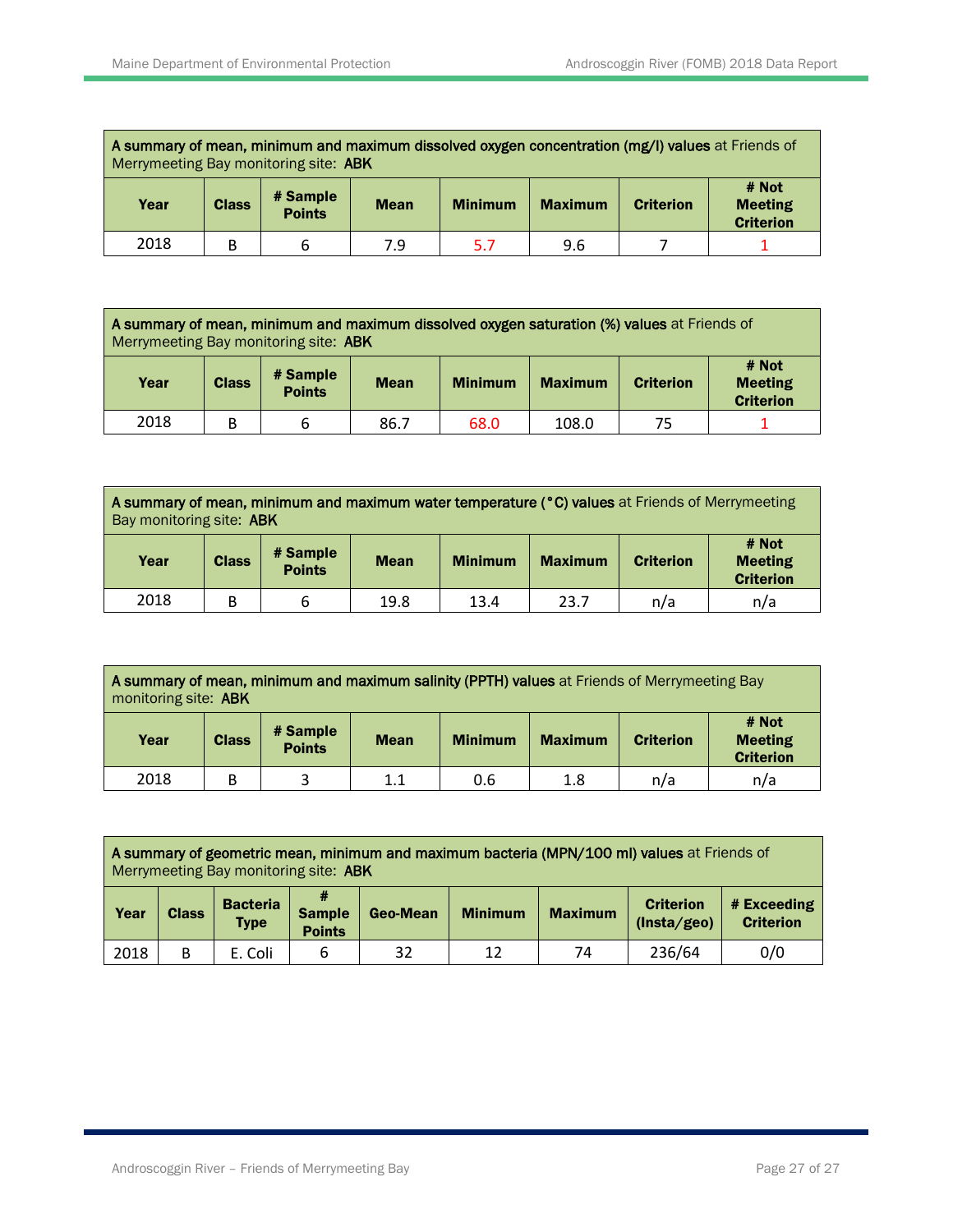#### **Appendix A**

\* Sampling depths are only reported for Tier 1 VRMP sites.

\*\* "N/A" = normal environmental sample ; "D" = field duplicate; "L" = lab duplicate.

\*\*\* D.O. = dissolved oxygen; "Spec. Cond" = specific conductance; "TDS" = Total disolved solids; "TSS" = total suspended solids."

|                     |                     |             |             | $***$            |              |      |                             |      |         | $***$                           |          |           |            |                | ć. coli         | Entero- |
|---------------------|---------------------|-------------|-------------|------------------|--------------|------|-----------------------------|------|---------|---------------------------------|----------|-----------|------------|----------------|-----------------|---------|
|                     |                     |             |             | Sample           |              |      |                             | ***  | $* * :$ | Spec.                           |          |           | ***        | $***$          | <b>Bacteria</b> | cocci   |
| <b>Organization</b> |                     |             |             | <b>Type</b>      |              |      | Sample   Depth   Water Temp | D.O. | D.O.    | Cond.                           | Salinity | Turbidity | <b>TDS</b> | <b>TSS</b>     | (MPN/           | (MPN/   |
| <b>Site Code</b>    | <b>VRMP Site ID</b> | <b>Date</b> | <b>Time</b> | <b>Qualifier</b> | <b>Depth</b> | Unit | (DEG C)                     |      |         | (MG/L) Sat. (%) (US/CM)  (PPTH) |          | (NTU)     |            | (MG/L)  (MG/L) | $100ML$ )       | 100ML)  |

#### **Androscoggin River & Kennebec River - Friends of Merrymeeting Bay: Approved Sites**

| <b>BCP</b> | ANDROSCOGGIN RIVER - A06 - VRMP  | 5/20/2018  | 7:30 AM NA |           |  | 15.0 | 10.4 | 100.7 | <b>70</b> |  |  | 11     |  |
|------------|----------------------------------|------------|------------|-----------|--|------|------|-------|-----------|--|--|--------|--|
| <b>BCP</b> | ANDROSCOGGIN RIVER - A06 - VRMP  | 5/20/2018  | 7:30 AM D  |           |  | 15.0 | 10.4 | 100.7 | 70        |  |  | 23.3   |  |
| <b>BCP</b> | ANDROSCOGGIN RIVER - A06 - VRMP  | 6/17/2018  | 7:30 AM NA |           |  | 21.0 | 9.0  | 100.6 | 100       |  |  | 16     |  |
| <b>BCP</b> | ANDROSCOGGIN RIVER - A06 - VRMP  | 7/15/2018  | 6:10 AM NA |           |  | 24.5 | 7.5  | 92.2  | 110       |  |  | 21.6   |  |
| <b>BCP</b> | ANDROSCOGGIN RIVER - A06 - VRMP  | 8/12/2018  | 7:08 AM NA |           |  | 25.0 | 7.6  | 91.4  | 83        |  |  | 26.2   |  |
| <b>BCP</b> | ANDROSCOGGIN RIVER - A06 - VRMP  | 9/9/2018   | 7:35 AM NA |           |  | 22.0 | 8.2  | 94.4  | 107       |  |  | 26.6   |  |
| <b>BCP</b> | ANDROSCOGGIN RIVER - A06 - VRMP  | 10/14/2018 | 7:31 AM NA |           |  | 12.8 | 10.0 | 95.1  | 104       |  |  | 727    |  |
| <b>WSM</b> | ANDROSCOGGIN RIVER - A-09 - VRMP | 5/20/2018  | 7:05 AM NA |           |  | 15.0 | 10.4 | 103.6 | 78        |  |  | 23.3   |  |
| <b>WSM</b> | ANDROSCOGGIN RIVER - A-09 - VRMP | 6/17/2018  | 7:10 AM NA |           |  | 21.0 | 9.1  | 102.0 | 101       |  |  | 18.1   |  |
| <b>WSM</b> | ANDROSCOGGIN RIVER - A-09 - VRMP | 7/15/2018  | 5:50 AM NA |           |  | 24.6 | 7.9  | 95.3  | 108       |  |  | 50.4   |  |
| <b>WSM</b> | ANDROSCOGGIN RIVER - A-09 - VRMP | 8/12/2018  | 6:55 AM NA |           |  | 25.0 | 7.7  | 93.3  | 85        |  |  | 46.4   |  |
| <b>WSM</b> | ANDROSCOGGIN RIVER - A-09 - VRMP | 9/9/2018   | 7:15 AM NA |           |  | 22.0 | 8.2  | 94.3  | 106       |  |  | 66.3   |  |
| <b>WSM</b> | ANDROSCOGGIN RIVER - A-09 - VRMP | 10/14/2018 | 7:12 AM NA |           |  | 13.4 | 10.9 | 104.5 | 125       |  |  | 1986.3 |  |
| <b>DBN</b> | ANDROSCOGGIN RIVER - A149 - VRMP | 5/20/2018  | 8:35 AM NA |           |  |      |      |       |           |  |  | 56.5   |  |
| <b>DBN</b> | ANDROSCOGGIN RIVER - A149 - VRMP | 6/17/2018  |            | <b>NA</b> |  |      |      |       |           |  |  | 9.7    |  |
| <b>DBN</b> | ANDROSCOGGIN RIVER - A149 - VRMP | 8/12/2018  | 8:20 AM NA |           |  |      |      |       |           |  |  | 12     |  |
| <b>DBN</b> | ANDROSCOGGIN RIVER - A149 - VRMP | 8/12/2018  | 8:20 AM D  |           |  |      |      |       |           |  |  | 4.1    |  |
| <b>DBN</b> | ANDROSCOGGIN RIVER - A149 - VRMP | 9/9/2018   |            | <b>NA</b> |  |      |      |       |           |  |  | 16     |  |
| <b>DBN</b> | ANDROSCOGGIN RIVER - A149 - VRMP | 10/14/2018 | 8:20 AM NA |           |  |      |      |       |           |  |  | 1732.9 |  |
| BIL        | ANDROSCOGGIN RIVER - A24 - VRMP  | 5/20/2018  | 7:26 AM NA |           |  | 14.9 | 9.8  | 97.9  | 67        |  |  | 6.3    |  |
| BIL        | ANDROSCOGGIN RIVER - A24 - VRMP  | 6/17/2018  | 7:12 AM NA |           |  | 21.0 | 8.3  | 94.5  | 99        |  |  | 15.8   |  |
| BIL        | ANDROSCOGGIN RIVER - A24 - VRMP  | 6/17/2018  | 7:12 AM D  |           |  | 21.6 | 8.5  | 94.2  | 99        |  |  | 16     |  |
| <b>BIL</b> | ANDROSCOGGIN RIVER - A24 - VRMP  | 7/15/2018  | 7:12 AM NA |           |  | 24.8 | 7.6  | 90.1  | 120       |  |  | 13.4   |  |
| BIL        | ANDROSCOGGIN RIVER - A24 - VRMP  | 8/12/2018  | 7:25 AM NA |           |  | 24.5 | 7.9  | 94.6  | 90        |  |  | 32.7   |  |
| <b>BIL</b> | ANDROSCOGGIN RIVER - A24 - VRMP  | 9/9/2018   | 7:06 AM NA |           |  | 22.3 | 7.6  | 88.2  | 120       |  |  | 24.1   |  |
| <b>BIL</b> | ANDROSCOGGIN RIVER - A24 - VRMP  | 10/14/2018 | 7:24 AM NA |           |  | 13.2 | 9.8  | 93.1  | 110       |  |  | 866.4  |  |
| <b>FPD</b> | ANDROSCOGGIN RIVER - A45 - VRMP  | 5/20/2018  | 7:00 AM NA |           |  | 14.7 | 10.2 | 100.1 | 66        |  |  | 5.2    |  |
| <b>FPD</b> | ANDROSCOGGIN RIVER - A45 - VRMP  | 6/17/2018  | 6:50 AM NA |           |  | 21.1 | 8.3  | 92.9  | 99        |  |  | 13.5   |  |
| <b>FPD</b> | ANDROSCOGGIN RIVER - A45 - VRMP  | 7/15/2018  | 6:45 AM NA |           |  | 24.9 | 7.7  | 93.2  | 120       |  |  | 193.5  |  |
| <b>FPD</b> | ANDROSCOGGIN RIVER - A45 - VRMP  | 8/12/2018  | 7:00 AM NA |           |  | 24.6 | 8.2  | 98.7  | 90        |  |  | 18.9   |  |
| <b>FPD</b> | ANDROSCOGGIN RIVER - A45 - VRMP  | 9/9/2018   | 6:40 AM NA |           |  | 22.9 | 7.9  | 90.8  | 120       |  |  | 27.9   |  |
| FPD        | ANDROSCOGGIN RIVER - A45 - VRMP  | 10/14/2018 | 6:54 AM NA |           |  | 13.2 | 10.0 | 95.7  | 110       |  |  | 727    |  |
| FPD        | ANDROSCOGGIN RIVER - A45 - VRMP  | 10/14/2018 | 6:54 AM D  |           |  | 13.1 | 10.0 | 95.8  | 110       |  |  | 648.8  |  |
|            |                                  |            |            |           |  |      |      |       |           |  |  |        |  |